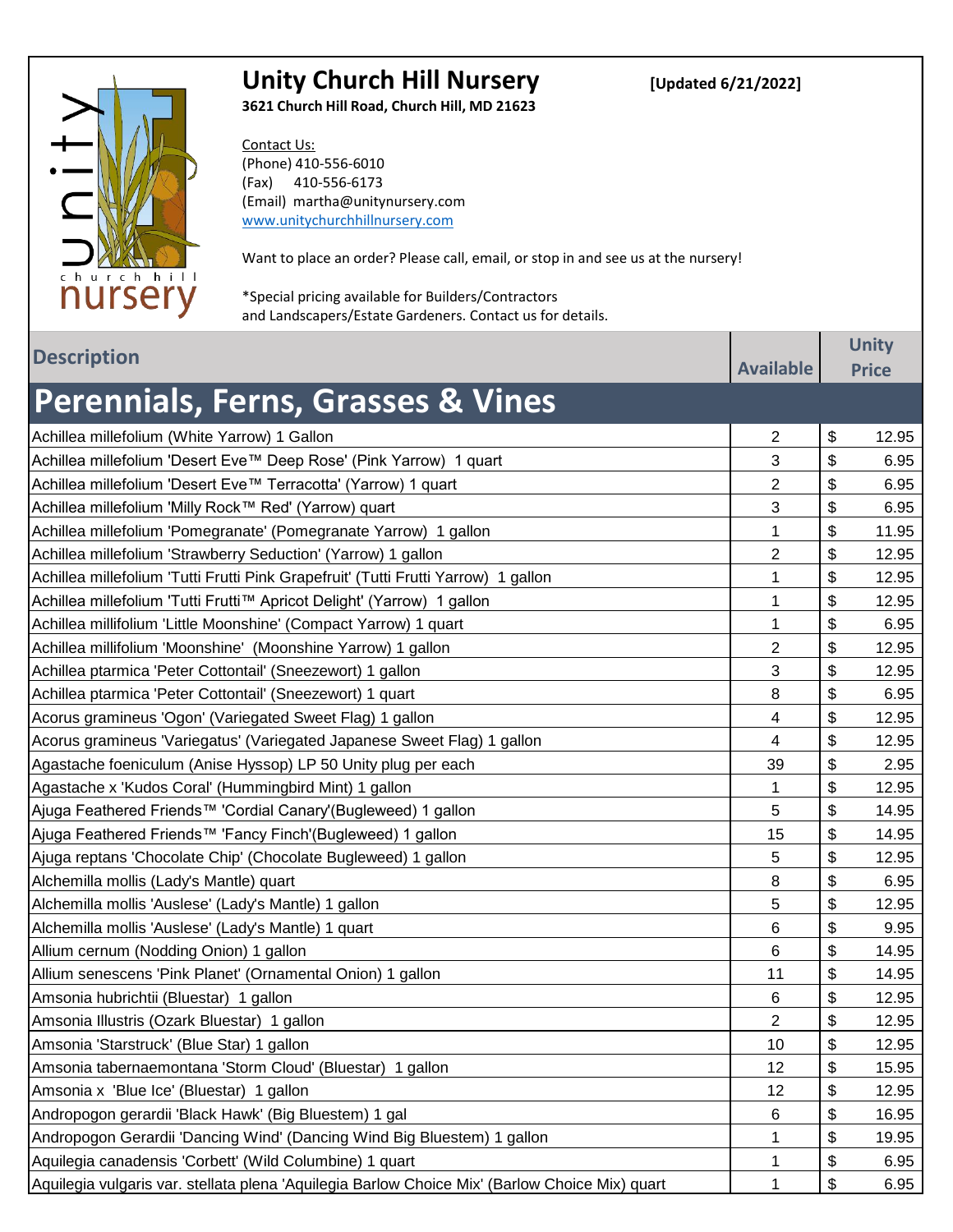|                                                                                         |                  | <b>Unity</b> |
|-----------------------------------------------------------------------------------------|------------------|--------------|
| <b>Description</b>                                                                      | <b>Available</b> | <b>Price</b> |
| Asclepias incarnata (Swamp Milkweed) 1 gallon                                           | 2                | \$<br>12.95  |
| Asclepias incarnata (Swamp Milkweed) Unity LP 50 plug                                   | 344              | \$<br>2.95   |
| Asclepias incarnata (Swamp Milkweed) Unity quart                                        | 18               | \$<br>6.95   |
| Asclepias incarnata 'Ice Ballet' (White Swamp Milkweed) 1 gallon                        | 5                | \$<br>12.95  |
| Asclepias incarnata 'Ice Ballet' (White Swamp Milkweed) 1 quart                         | 6                | \$<br>6.95   |
| Asclepias tuberosa 'Gay Butterflies' (Butterflyweed Weed) 4"                            | 8                | \$<br>6.95   |
| Asclepias tuberosa 'Hello Yellow' (Yellow Butterflyweed) 1 quart                        | $\overline{7}$   | \$<br>6.95   |
| Asclepias verticillata (Whorled Milkweed) Unity LP 50 plug                              | 50               | \$<br>2.95   |
| Aster (Symphyotrichum) novae-angliae (New England Aster) Unity LP50 plug                | 302              | \$<br>2.95   |
| Aster (Symphyotrichum) novi-belgii (New York Aster) Unity LP50 plug                     | 447              | \$<br>2.95   |
| Aster (Symphyotrichum) novi-belgii (New York Aster) Unity quart                         | 18               | \$<br>6.95   |
| Aster novi-belgii (New York Aster) 1 gallon                                             | 1                | \$<br>11.95  |
| Astilbe arendsii 'Snowdrift' (Snowdrift White Astilbe) Unity 1 gallon                   | 1                | \$<br>9.95   |
| Astilbe 'Mighty Chocolate Cherry' (False Spirea) 1 gallon                               | 3                | \$<br>12.95  |
| Astilbe x arendsii 'Happy Spirit' (White False Spirea) 1 gallon                         | 6                | \$<br>12.95  |
| Astilbe x rosea 'Peach Blossom' 1 gallon                                                | 3                | \$<br>12.95  |
| Astilbe x 'Younique Lilac' 1 gallon                                                     | 2                | \$<br>14.95  |
| Athyrium felix-femina 'Frizelliae' (Tatting Fern)1 quart                                | 9                | \$<br>9.95   |
| Athyrium felix-femina 'Lady in Red' (Lady in Red Fern)1 gal                             | 4                | \$<br>12.95  |
| Athyrium niponicum 'Pictum' (Japanese Painted Fern) 1 gallon                            | $\overline{2}$   | \$<br>12.95  |
| Athyrium nipponicum 'Burgundy Lace' (Japanese Painted Fern) 1 quart                     | 9                | \$<br>9.95   |
| Baptisia alba (White Wild Indigo) Unity LP50 plug                                       | 195              | \$<br>3.55   |
| Baptisia australis (False Indigo) Unity LP50 plug                                       | 751              | \$<br>3.25   |
| Baptisia Decadence® 'Cherries Jubilee' (False Indigo) 1 gallon                          | 1                | \$<br>16.95  |
| Baptisia tinctoria (Small Yellow Wild Indigo) Unity LP50 plug                           | 200              | \$<br>3.30   |
| Baptisia x Decadence® Deluxe 'Pink Lemonade' (False Indigo) 1 gallon                    | 1                | \$<br>16.95  |
| Baptisia x Decadence® 'Lemon Meringue' (False Indigo) 1 gallon                          | 4                | \$<br>16.95  |
| Baptisia x Decadence® 'Vanilla Cream' (False Indigo) 1 gallon                           | 1                | \$<br>16.95  |
| Bergenia x 'Sakura' (Dragonfly Sakura Bergenia) 1 gallon                                | 2                | \$<br>17.95  |
| Brunnera macrophylla 'Jack Frost' (Siberian Bugloss) 1 quart                            | 1                | \$<br>12.95  |
| Calamagrostis acutiflora Avalanche (Feather Reed Grass Avalanche) 1 gallon              | 4                | \$<br>14.95  |
| Calamagrostis acutiflora 'Avalanche' (Feather Reed Grass) 2 gallon                      | 6                | \$<br>16.95  |
| Calamagrostis acutiflora 'Overdam' (Feather Reed Grass) 1 gallon                        | 4                | \$<br>12.95  |
| Calamagrostis x acutiflora Karl Foerster (Karl Foerster Feather Reed Grass) 3 gallon    | $\overline{2}$   | \$<br>29.95  |
| Calamagrostis x acutiflora Karl Foerster (Karl Foerster Feather Reed Grass) Unity quart | 3                | \$<br>6.95   |
| Campanula glomerata 'Superba' (Clustered Bellflower) 1 gallon                           | 5                | \$<br>6.95   |
| Campanula 'Pink Octopus' (Bellflower) 1 gallon                                          | 3                | \$<br>14.95  |
| Campanula pos 'Blue Waterfall' (Blue Waterfall Bellflower) 1 gallon                     | $\overline{7}$   | \$<br>6.95   |
| Carex crinita (Fringed Sedge) Unity LP 50 plug                                          | 598              | \$<br>2.95   |
| Carex crinita (Fringed Sedge) Unity Quart                                               | 12               | \$<br>6.95   |
| Carex flacca 'Blue Zinger' (Blue Zinger Carex) #1                                       | 2                | \$<br>9.95   |
| Carex morrowii 'Ice Dance' (Ice Dance Japanese Sedge) 1 gallon                          | 6                | \$<br>13.95  |
| Carex muskingumensis 'Little Midge' (Little Midge Palm Sedge) Unity 1 quart             | 49               | \$<br>7.95   |
| Carex pennsylvanica (Pennsylvania Sedge) 1 gallon                                       | 5                | \$<br>14.95  |
| Carex stricta (Tussock Sedge) Unity LP 50 plug                                          | 41               | \$<br>2.95   |
| Ceratostigma plumbaginoides (Plumbago) 1 gallon                                         | 3                | \$<br>12.95  |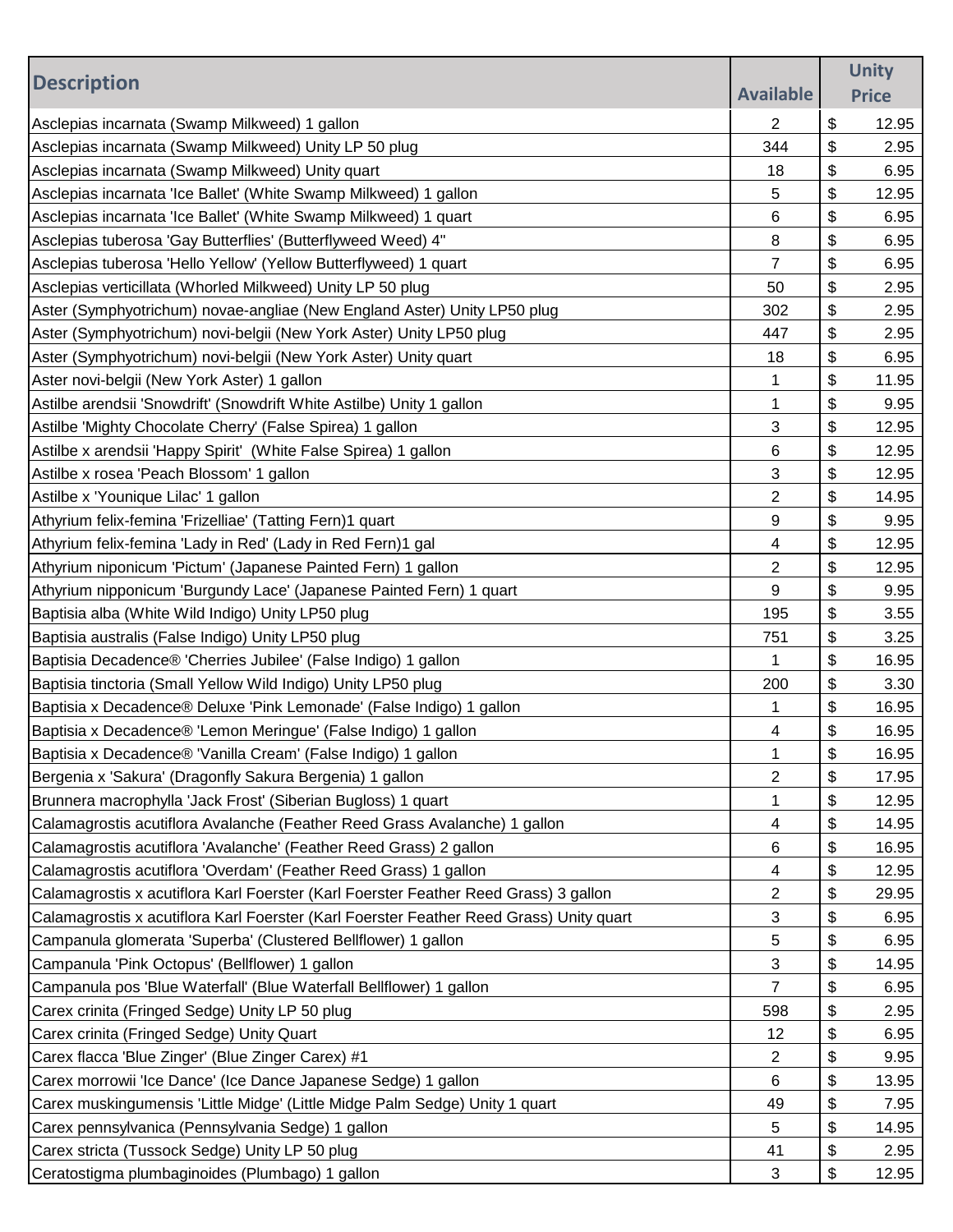| <b>Description</b>                                                           | <b>Available</b> | <b>Unity</b> |
|------------------------------------------------------------------------------|------------------|--------------|
|                                                                              |                  | <b>Price</b> |
| Chasmanthium latifolium (Northern Sea Oats) 1 gallon                         | 6                | \$<br>12.95  |
| Chasmanthium latifolium (Northern Sea Oats) Unity quart                      | 90               | \$<br>6.95   |
| Chasmanthium latifolium (Sea Oats) Unity LP50 plug                           | 171              | \$<br>2.95   |
| Chelone glabra (Turtlehead) 1 gallon                                         | 5                | \$<br>12.95  |
| Chelone glabra 'Black Ace' (Turtlehead) 1 gallon                             | 6                | \$<br>12.95  |
| Chelone 'Hot Lips' (Hot Lips Turtlehead) Unity 1 quart                       | 13               | \$<br>6.95   |
| Chelone Iyonii 'Hot Lips' (Pink Turtlehead) 1 gallon                         | 8                | \$<br>12.95  |
| Chrysogonum virginianum 'Allen Bush' (Green and Gold) 1 gallon               | 1                | \$<br>12.95  |
| Chrysogonum virginianum 'Pierre' (Green and Gold) 1 quart                    | 24               | \$<br>8.95   |
| Clematis 'Giselle' 1 gallon                                                  | 1                | \$<br>29.95  |
| Clematis 'Sweet Summer Love' 1 gallon                                        | 1                | \$<br>29.95  |
| Clematis virginiana (Virgin's Bower Clematis) 2 gallon                       | 1                | \$<br>32.95  |
| Conoclinium (Eupatorium) coelestinum (Mistflower) Unity LP50 plug            | 64               | \$<br>2.95   |
| Coreopsis 'Jethro Tull' (Yellow Tickseed) 1 quart                            | 4                | \$<br>6.95   |
| Coreopsis 'Citrine' (Tickseed) 1 gallon                                      | 8                | \$<br>14.95  |
| Coreopsis grandiflora 'Sunset Burst' (Tickseed) 1 gallon                     | 5                | \$<br>12.95  |
| Coreopsis lanceolata (Lance-leaf Coreopsis) Unity LP50 plug                  | 37               | \$<br>2.95   |
| Coreopsis Li'l Bang™ Enchanted Eve (Tickseed) 1 gallon                       | 5                | \$<br>12.95  |
| Coreopsis palustris 'Summer Sunshine' (Tickseed) 1 gallon                    | 11               | \$<br>12.95  |
| Coreopsis palustris 'Summer Sunshine' (Tickseed) 1 quart                     | 11               | \$<br>6.95   |
| Coreopsis UpTick™ Cream (White Tickseed) 1 quart                             | 9                | \$<br>6.95   |
| Coreopsis UpTick™ Gold & Bronze (Tickseed) 1 Quart                           | 1                | \$<br>6.95   |
| Coreopsis verticillata 'Moonbeam' (Threadlead Tickseed) 1 gallon             | 9                | \$<br>12.95  |
| Coreopsis verticillata Sizzle & Spice® Curry Up (Tickseed) 1 quart           | 16               | \$<br>8.95   |
| Coreopsis verticillata Sizzle & Spice® Hot Paprika (Tickseed) 1 quart        | 3                | \$<br>8.95   |
| Coreopsis verticillata 'Zagreb' (Threadleaf Tickseed) 1 gallon               | 10               | \$<br>12.95  |
| Coreopsis x 'Ladybird' (Tickseed) 1 gallon                                   | 4                | \$<br>12.95  |
| Cyrtomium falcatum 'Rochfordianum' (Rochford's Japanese Holly Fern) 1 gallon | $\overline{c}$   | \$<br>12.95  |
| Delosperma x Fire Spinner® (Ice Plant) 1 quart                               | 6                | \$<br>6.95   |
| Delosperma x 'Jewel of the Desert Topaz' (Ice Plant) 1 gallon                | $\overline{c}$   | \$<br>12.95  |
| Delphinium exaltatum 1 gallon                                                | 1                | \$<br>14.95  |
| Deschampsia cespitosa (Tufted Hair Grass) 1 Gallon                           | 6                | \$<br>10.95  |
| Deschampsia cespitosa (Tufted Hair Grass) 1 quart                            | 8                | \$<br>6.95   |
| Deschampsia cespitosa (Tufted Hair Grass) Unity LP50 plug                    | 398              | \$<br>2.95   |
| Deschampsia cespitosa 'Goldtau' ('Goldtau' Tufted Hair Grass) 1 Gallon       | 5                | \$<br>12.95  |
| Dianthus gratianopolitanus 'Firewitch' (Garden Pinks) 1 quart                | 1                | \$<br>6.95   |
| Dianthus Scent First™ Raspberry Surprise (Pink Dianthus) 1 gallon            | 1                | \$<br>12.95  |
| Dianthus x barbatus Rockin'™ Pink Magic (Dianthus) 1 gallon                  | $\overline{2}$   | \$<br>12.95  |
| Dianthus x Early Bird™ Chili (Pinks) 1 quart                                 | 9                | \$<br>6.95   |
| Dianthus x Early Bird™ Fizzy (Pinks) 1 quart                                 | 12               | \$<br>6.95   |
| Dicentra spectabilis 'Alba' (White Bleeding Heart) 1 gallon                  | 4                | \$<br>14.95  |
| Dryopteris affinis 'Cristata' (Cristata the King Fern) 1 gallon              | 1                | \$<br>14.95  |
| Dryopteris erythrosora (Autumn Fern) 1 quart                                 | 6                | \$<br>9.95   |
| Dryopteris erythrosora 'Brilliance' (Brilliance Autumn Fern) 1 quart         | 19               | \$<br>8.95   |
| Dryopteris lepidopoda (Sunset Fern) 1 quart                                  | 10               | \$<br>12.95  |
| Dryopteris x australis (Dixie Wood Fern) 1 gal.                              | 10               | \$<br>12.95  |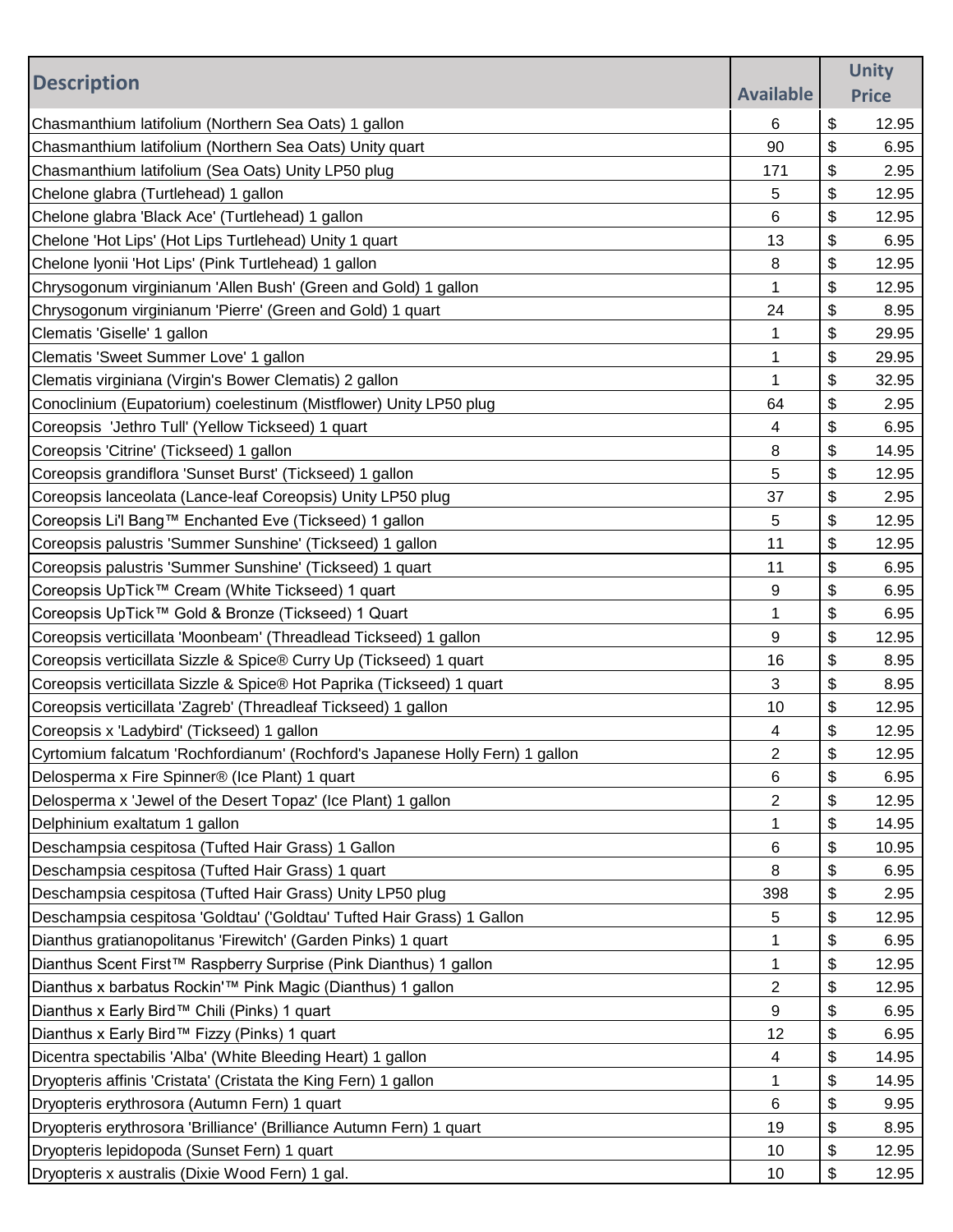|                                                                                           |                         | <b>Unity</b> |
|-------------------------------------------------------------------------------------------|-------------------------|--------------|
| <b>Description</b>                                                                        | <b>Available</b>        | <b>Price</b> |
| Echinacea Fine Feathered™ 'Parrot' (Coneflower) 1 gallon                                  | 4                       | \$<br>14.95  |
| Echinacea Fine Feathered™ 'Parrot' (Coneflower) 1 quart                                   | 8                       | \$<br>9.95   |
| Echinacea pallida (Pale Purple Coneflower) Unity LP50 plug                                | 147                     | \$<br>2.95   |
| Echinacea purpurea (Purple Coneflower) Unity quart                                        | 15                      | \$<br>6.95   |
| Echinacea purpurea 'Baby Swan White' (Baby Swan White Coneflower) 1 gallon                | 4                       | \$<br>12.95  |
| Echinacea purpurea 'Baby Swan White' (Dwarf White Coneflower) 1 quart                     | 4                       | \$<br>8.95   |
| Echinacea purpurea 'Green Twister' (Coneflower) 1 gallon                                  | 6                       | \$<br>9.95   |
| Echinacea purpurea Pow Wow® Wild Berry (Coneflower) 1 quart                               | 1                       | \$<br>6.95   |
| Echinacea purpurea 'PowWow® Wild Berry' (Purple Coneflower) Unity gallon                  | 24                      | \$<br>12.95  |
| Echinacea purpurea 'Ruby Star' (Coneflower) 1 gallon                                      | 2                       | \$<br>12.95  |
| Echinacea purpurea 'Ruby Star' (Purple Coneflower) Unity quart                            | 4                       | \$<br>6.95   |
| Echinacea x Artisan™ Soft Orange (Coneflower) 1 gallon                                    | 1                       | \$<br>18.95  |
| Echinacea x 'Cheyenne Spirit' (Cheyenne Spirit Coneflower) 1 gallon                       | 5                       | \$<br>12.95  |
| Echinacea x 'Flame Thrower' (Coneflower) 1 gallon                                         | 4                       | \$<br>18.95  |
| Echinacea x 'Sombrero Baja Burgundy' (Coneflower) 1 gallon                                | 5                       | \$<br>19.95  |
| Echinops bannaticus 'Blue Glow' (Globe Thistle) 1 quart                                   | 10                      | \$<br>6.95   |
| Eco Tray Full Sun Avg-Dry Soil Unity 25 plugs                                             | 3                       | \$<br>75.00  |
| Eco Tray Full Sun Avg-Dry Soil Unity 50 plugs                                             | 1                       | \$<br>125.00 |
| Eco Tray Full Sun, Avg to Moist Soil Unity 25 plugs                                       | $\overline{2}$          | \$<br>75.00  |
| Eco Tray Full Sun, Avg to Moist Soil Unity 50 plugs                                       | 3                       | \$<br>125.00 |
| Epimedium 'Black Sea' (Barrenwort) 1 gallon                                               | 4                       | \$<br>24.95  |
| Epimedium grandiflora 'Queen Esta' (Barrenwort) 1 gallon                                  | 6                       | \$<br>22.17  |
| Epimedium x versicolor 'Cherry Tart' (Barrenwort) 1 gallon                                | 6                       | \$<br>19.95  |
| Epimedium x versicolor 'Sulphureum' (Barrenwort) 1 gallon                                 | 1                       | \$<br>19.95  |
| Epimedium x youngianum 'Azusa' (Barrenwort) 1 gallon                                      | 1                       | \$<br>19.95  |
| Eragrostis spectabilis (Purple Love Grass) 1 gallon                                       | $\overline{2}$          | \$<br>11.95  |
| Eragrostis spectabilis (Purple Love Grass) DP50 plug                                      | 8                       | \$<br>2.50   |
| Eragrostis spectabilis (Purple Love Grass) Unity LP50 plug                                | 340                     | \$<br>2.95   |
| Eryngium yuccifolium (Rattlesnake Maser) LP 50 Unity plug per each                        | 290                     | \$<br>2.95   |
| Eupatorium dubium 'Baby Joe' (Joe Pye Weed Baby Joe) 1 gallon                             | 4                       | \$<br>14.95  |
| Eupatorium dubium or Eutrochium dubium 'Little Joe' ('Little Joe' Pye Weed ) Unity Gallon | 1                       | \$<br>12.95  |
| Eupatorium maculatum (Spotted Joe Pye Weed) Unity LP50 plug                               | 11                      | \$<br>2.95   |
| Eupatorium perfoliatum (Boneset) Unity LP50 plug                                          | 619                     | \$<br>2.95   |
| Eupatorium perfoliatum (Boneset) Unity Quart                                              | 6                       | \$<br>6.95   |
| Eupatorium purpureum (Sweet Joe Pye Weed) Unity LP50 plug                                 | 12                      | \$<br>2.95   |
| Eupatorium purpureum 'Euphoria Ruby' (Euphoria Ruby Sweet Joe Pye Weed) Unity quart       | 3                       | \$<br>7.95   |
| Filipendula rubra 'Venusta' (Queen of the Meadow) 1 gallon                                | 3                       | \$<br>10.95  |
| Gaillardia aristata Spintop™ Copper Sun' (Blanketflower) 1 gallon                         | 9                       | \$<br>12.95  |
| Gaillardia 'Arizona Red Shades' (Blanketflower) 1 gallon                                  | 4                       | \$<br>12.95  |
| Gaillardia 'Goblin' (Goblin Blanketflower) 1 Gallon                                       | $\overline{\mathbf{c}}$ | \$<br>11.95  |
| Gaillardia x grandiflora 'Arizona Sun' (Blanketflower) 1 quart                            | 3                       | \$<br>6.95   |
| Gaillardia x grandiflora Mesa™ Bright Bicolor (Blanket Flower) 1 quart                    | $\overline{2}$          | \$<br>6.95   |
| Gaillardia x grandiflora Mesa™ Peach (Blanket Flower) 1 quart                             | 12                      | \$<br>6.95   |
| Galium odoratum (Sweet Woodruff) 1 quart                                                  | 5                       | \$<br>6.95   |
| Gaura 'Belleza Dark Pink' (Pink Wandflower) 1 gallon                                      | 7                       | \$<br>12.95  |
| Gaura 'Gaudi Red' (Wandflower) 1 gallon                                                   | 4                       | \$<br>12.95  |
| Gaura lindheimeri 'Passionate Blush' (Wandflower) 1 gallon                                | 10                      | \$<br>12.95  |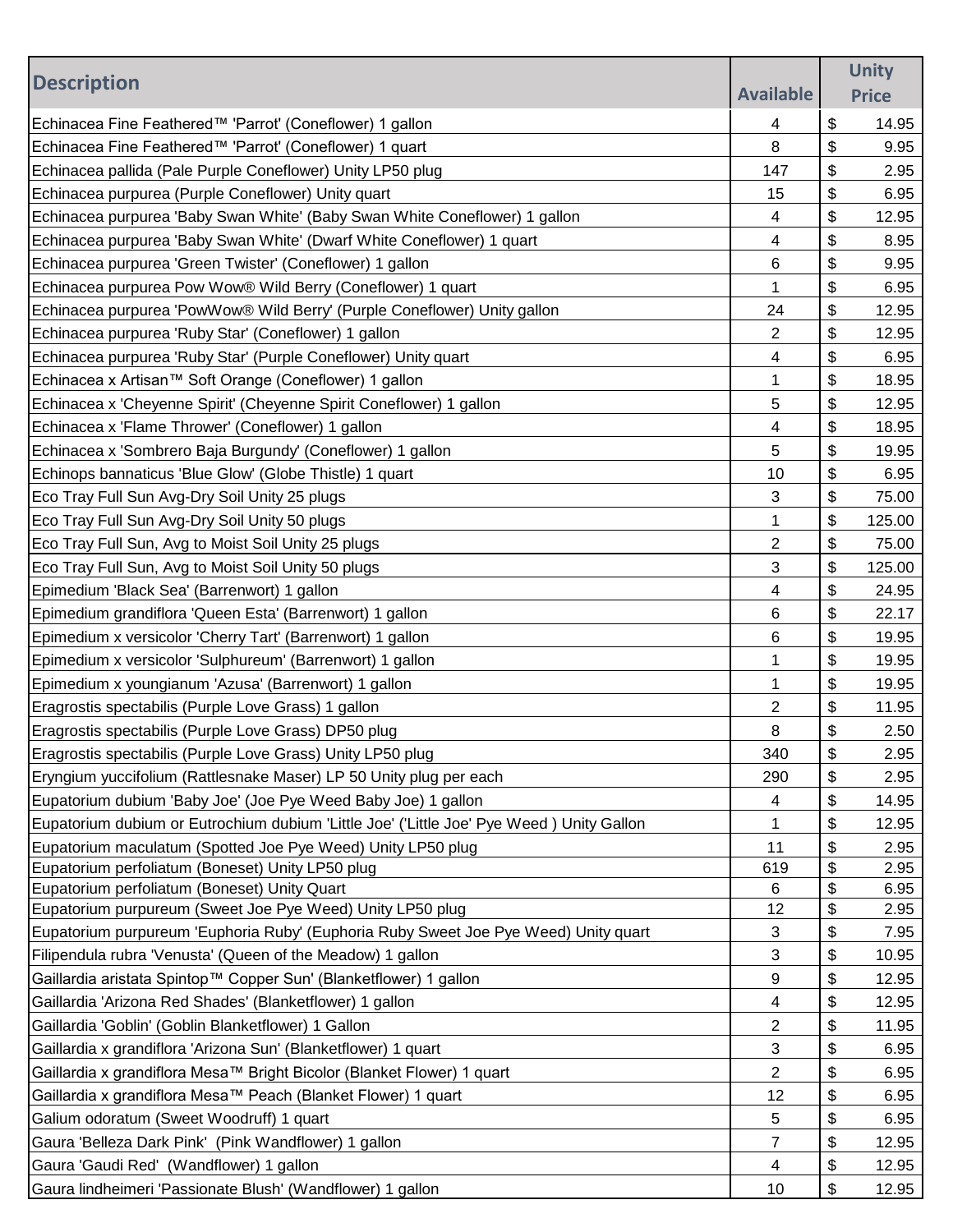| \$<br>6.95<br>7<br>\$<br>7<br>Gaura lindheimeri 'Whirling Butterflies' (Wandflower) 1 gallon<br>12.95<br>\$<br>Gaura lindhemeri 'Little Janie' (Wandflower) 1 gallon<br>2<br>12.95<br>\$<br>6<br>Geranium maculatum 'Espresso' (Spotted Cranesbill) 1 gallon<br>16.95<br>\$<br>7<br>Geranium x cantabrigiense 'Karmina' (Cranesbill) 1 quart<br>6.95<br>\$<br>4<br>19.95<br>\$<br>10<br>12.95<br>\$<br>11<br>6.95<br>\$<br>2<br>12.95<br>\$<br>91<br>2.95<br>\$<br>300<br>2.95<br>\$<br>4<br>12.95<br>\$<br>3<br>12.95<br>\$<br>1<br>24.95<br>\$<br>1<br>24.95<br>\$<br>5<br>14.95<br>\$<br>188<br>12.95<br>\$<br>1<br>6.95<br>Heuchera DOLCE 'Silver Gumdrop' (Coral Bells) 1 gallon<br>\$<br>8<br>17.95<br>\$<br>3<br>Heuchera micrantha 'Palace Purple' (Coral Bells) 1 quart<br>6.95<br>\$<br>Heuchera 'Paprika' 1 gallon<br>18.95<br>1<br>\$<br>2<br>Heuchera 'Paris' (Coral Bells) 1 gallon<br>19.95 | <b>Description</b>                                                         |                  | <b>Unity</b> |
|------------------------------------------------------------------------------------------------------------------------------------------------------------------------------------------------------------------------------------------------------------------------------------------------------------------------------------------------------------------------------------------------------------------------------------------------------------------------------------------------------------------------------------------------------------------------------------------------------------------------------------------------------------------------------------------------------------------------------------------------------------------------------------------------------------------------------------------------------------------------------------------------------------|----------------------------------------------------------------------------|------------------|--------------|
|                                                                                                                                                                                                                                                                                                                                                                                                                                                                                                                                                                                                                                                                                                                                                                                                                                                                                                            |                                                                            | <b>Available</b> | <b>Price</b> |
|                                                                                                                                                                                                                                                                                                                                                                                                                                                                                                                                                                                                                                                                                                                                                                                                                                                                                                            | Gaura Lindheimeri 'Siskiyou Pink' (Siskiyou Pink Beeblossom) 1 quart       |                  |              |
|                                                                                                                                                                                                                                                                                                                                                                                                                                                                                                                                                                                                                                                                                                                                                                                                                                                                                                            |                                                                            |                  |              |
|                                                                                                                                                                                                                                                                                                                                                                                                                                                                                                                                                                                                                                                                                                                                                                                                                                                                                                            |                                                                            |                  |              |
|                                                                                                                                                                                                                                                                                                                                                                                                                                                                                                                                                                                                                                                                                                                                                                                                                                                                                                            |                                                                            |                  |              |
|                                                                                                                                                                                                                                                                                                                                                                                                                                                                                                                                                                                                                                                                                                                                                                                                                                                                                                            |                                                                            |                  |              |
|                                                                                                                                                                                                                                                                                                                                                                                                                                                                                                                                                                                                                                                                                                                                                                                                                                                                                                            | Hakonechloa macra 'All Gold' (Japanese Forest Grass) 1 gallon              |                  |              |
|                                                                                                                                                                                                                                                                                                                                                                                                                                                                                                                                                                                                                                                                                                                                                                                                                                                                                                            | Helenium autumnale (Common Sneezeweed) 1 gallon                            |                  |              |
|                                                                                                                                                                                                                                                                                                                                                                                                                                                                                                                                                                                                                                                                                                                                                                                                                                                                                                            | Helenium autumnale 'Helena Red Shades' (Sneezeweed) 1 qt                   |                  |              |
|                                                                                                                                                                                                                                                                                                                                                                                                                                                                                                                                                                                                                                                                                                                                                                                                                                                                                                            | Helenium autumnale Mariachi™ Bandera (Sneezeweed) 1 gallon                 |                  |              |
|                                                                                                                                                                                                                                                                                                                                                                                                                                                                                                                                                                                                                                                                                                                                                                                                                                                                                                            | Helianthus angustifolius (Swamp Sunflower) Unity LP50 plug                 |                  |              |
|                                                                                                                                                                                                                                                                                                                                                                                                                                                                                                                                                                                                                                                                                                                                                                                                                                                                                                            | Helianthus maximiliani (Maximilian's Sunflower) Unity LP50 plug            |                  |              |
|                                                                                                                                                                                                                                                                                                                                                                                                                                                                                                                                                                                                                                                                                                                                                                                                                                                                                                            | Heliopsis helianthoides 'Burning Hearts' (False Sunflower) 1 gallon        |                  |              |
|                                                                                                                                                                                                                                                                                                                                                                                                                                                                                                                                                                                                                                                                                                                                                                                                                                                                                                            | Heliopsis helianthoides 'Summer Sun' (False Sunflower) 1 gallon            |                  |              |
|                                                                                                                                                                                                                                                                                                                                                                                                                                                                                                                                                                                                                                                                                                                                                                                                                                                                                                            | Helleborus Wedding Party® Blushing Bridesmaid (Lenten Rose) 1 gallon       |                  |              |
|                                                                                                                                                                                                                                                                                                                                                                                                                                                                                                                                                                                                                                                                                                                                                                                                                                                                                                            | Helleborus Wedding Party® Mix (Lenten Rose) 1 gallon                       |                  |              |
|                                                                                                                                                                                                                                                                                                                                                                                                                                                                                                                                                                                                                                                                                                                                                                                                                                                                                                            | Hemerocallis Everydaylily 'Pink Cream' (Pink Cream Daylily) 1 gallon       |                  |              |
|                                                                                                                                                                                                                                                                                                                                                                                                                                                                                                                                                                                                                                                                                                                                                                                                                                                                                                            | Hemerocallis 'Stella D'Oro' (Stella D'Oro Daylily) Unity 1 gallon          |                  |              |
|                                                                                                                                                                                                                                                                                                                                                                                                                                                                                                                                                                                                                                                                                                                                                                                                                                                                                                            | Heuchera americana (Coral Bells) 1 quart                                   |                  |              |
|                                                                                                                                                                                                                                                                                                                                                                                                                                                                                                                                                                                                                                                                                                                                                                                                                                                                                                            |                                                                            |                  |              |
|                                                                                                                                                                                                                                                                                                                                                                                                                                                                                                                                                                                                                                                                                                                                                                                                                                                                                                            |                                                                            |                  |              |
|                                                                                                                                                                                                                                                                                                                                                                                                                                                                                                                                                                                                                                                                                                                                                                                                                                                                                                            |                                                                            |                  |              |
|                                                                                                                                                                                                                                                                                                                                                                                                                                                                                                                                                                                                                                                                                                                                                                                                                                                                                                            |                                                                            |                  |              |
| \$<br>30<br>7.95                                                                                                                                                                                                                                                                                                                                                                                                                                                                                                                                                                                                                                                                                                                                                                                                                                                                                           | Heuchera villosa 'Autumn Bride' (Autumn Bride Hairy Alum Root) Unity quart |                  |              |
| \$<br>8<br>19.95                                                                                                                                                                                                                                                                                                                                                                                                                                                                                                                                                                                                                                                                                                                                                                                                                                                                                           | Heuchera x Midnight Rose (Coral Bells) 1 gallon                            |                  |              |
| \$<br>9<br>11.95                                                                                                                                                                                                                                                                                                                                                                                                                                                                                                                                                                                                                                                                                                                                                                                                                                                                                           | Heuchera x Midnight Rose (Coral Bells) 1 quart                             |                  |              |
| \$<br>4<br>19.95                                                                                                                                                                                                                                                                                                                                                                                                                                                                                                                                                                                                                                                                                                                                                                                                                                                                                           | Heuchera x Primo 'Wild Rose' (Coral Bells) 1 gallon                        |                  |              |
| \$<br>17.95<br>1                                                                                                                                                                                                                                                                                                                                                                                                                                                                                                                                                                                                                                                                                                                                                                                                                                                                                           | Heuchera x 'Blackberry Crisp' (Blackberry Crisp Coral Bells) 1 gallon      |                  |              |
| \$<br>14.95<br>4                                                                                                                                                                                                                                                                                                                                                                                                                                                                                                                                                                                                                                                                                                                                                                                                                                                                                           | Heuchera x 'Caramel' ('Caramel' Coral Bells) 1 gallon                      |                  |              |
| \$<br>7<br>8.95                                                                                                                                                                                                                                                                                                                                                                                                                                                                                                                                                                                                                                                                                                                                                                                                                                                                                            | Heuchera x 'Obsidian' (Coral Bells) 1 quart                                |                  |              |
| \$<br>5<br>19.95                                                                                                                                                                                                                                                                                                                                                                                                                                                                                                                                                                                                                                                                                                                                                                                                                                                                                           | Heuchera x 'Rio' (Coral Bells) 1 gallon                                    |                  |              |
| \$<br>14.95<br>1                                                                                                                                                                                                                                                                                                                                                                                                                                                                                                                                                                                                                                                                                                                                                                                                                                                                                           | Heuchera x 'Timeless Treasure' (Coral Bells) 1 gallon                      |                  |              |
| \$<br>7<br>9.95                                                                                                                                                                                                                                                                                                                                                                                                                                                                                                                                                                                                                                                                                                                                                                                                                                                                                            | Heucherella x 'Alabama Sunrise' (Heucherella) 1 quart                      |                  |              |
| \$<br>2<br>12.95                                                                                                                                                                                                                                                                                                                                                                                                                                                                                                                                                                                                                                                                                                                                                                                                                                                                                           | Heucherella x Solar Eclipse 1 Quart                                        |                  |              |
| \$<br>2<br>16.95                                                                                                                                                                                                                                                                                                                                                                                                                                                                                                                                                                                                                                                                                                                                                                                                                                                                                           | Heucherella x Solar Power 1 gallon                                         |                  |              |
| 2<br>\$<br>17.95                                                                                                                                                                                                                                                                                                                                                                                                                                                                                                                                                                                                                                                                                                                                                                                                                                                                                           | Heucherella x 'Sweet Tea' 1 gallon                                         |                  |              |
| \$<br>9<br>12.95                                                                                                                                                                                                                                                                                                                                                                                                                                                                                                                                                                                                                                                                                                                                                                                                                                                                                           | Hibiscus moscheutos 'Lord Baltimore' (Rose Mallow) 1 gallon                |                  |              |
| \$<br>5<br>24.95                                                                                                                                                                                                                                                                                                                                                                                                                                                                                                                                                                                                                                                                                                                                                                                                                                                                                           | Hibiscus x Summerific® 'Candy Crush' (Rose Mallow) 1 gallon                |                  |              |
| \$<br>1<br>24.95                                                                                                                                                                                                                                                                                                                                                                                                                                                                                                                                                                                                                                                                                                                                                                                                                                                                                           | Hibiscus x Summerific® 'Cherry Choco Latte' (Rose Mallow) 1 gallon         |                  |              |
| \$<br>1<br>24.95                                                                                                                                                                                                                                                                                                                                                                                                                                                                                                                                                                                                                                                                                                                                                                                                                                                                                           | Hibiscus x Summerific® 'Cranberry Crush' (Rose Mallow) 1 gallon            |                  |              |
| \$<br>6<br>12.95                                                                                                                                                                                                                                                                                                                                                                                                                                                                                                                                                                                                                                                                                                                                                                                                                                                                                           | Hosta 'Gold Standard' (Plantain Lily) 1 gallon                             |                  |              |
| \$<br>8<br>19.95                                                                                                                                                                                                                                                                                                                                                                                                                                                                                                                                                                                                                                                                                                                                                                                                                                                                                           | Hosta 'Paul's Glory' (Plantain Lily) 1 gallon                              |                  |              |
| \$<br>4<br>6.95                                                                                                                                                                                                                                                                                                                                                                                                                                                                                                                                                                                                                                                                                                                                                                                                                                                                                            | Hosta sieboldiana 'Elegans' (Plantain Lily) 1 quart                        |                  |              |
| \$<br>12.95<br>6                                                                                                                                                                                                                                                                                                                                                                                                                                                                                                                                                                                                                                                                                                                                                                                                                                                                                           | Hosta undulata 'Albomarginata' (Variegated Hosta) 1 gallon                 |                  |              |
| \$<br>8<br>14.95                                                                                                                                                                                                                                                                                                                                                                                                                                                                                                                                                                                                                                                                                                                                                                                                                                                                                           | Hosta undulata 'Mediovariegata' (Plantain Lily) 1 gallon                   |                  |              |
| \$<br>177<br>14.95                                                                                                                                                                                                                                                                                                                                                                                                                                                                                                                                                                                                                                                                                                                                                                                                                                                                                         | Hosta Unity 1 gallon                                                       |                  |              |
| \$<br>31<br>6.95                                                                                                                                                                                                                                                                                                                                                                                                                                                                                                                                                                                                                                                                                                                                                                                                                                                                                           | Hosta Unity 1 quart                                                        |                  |              |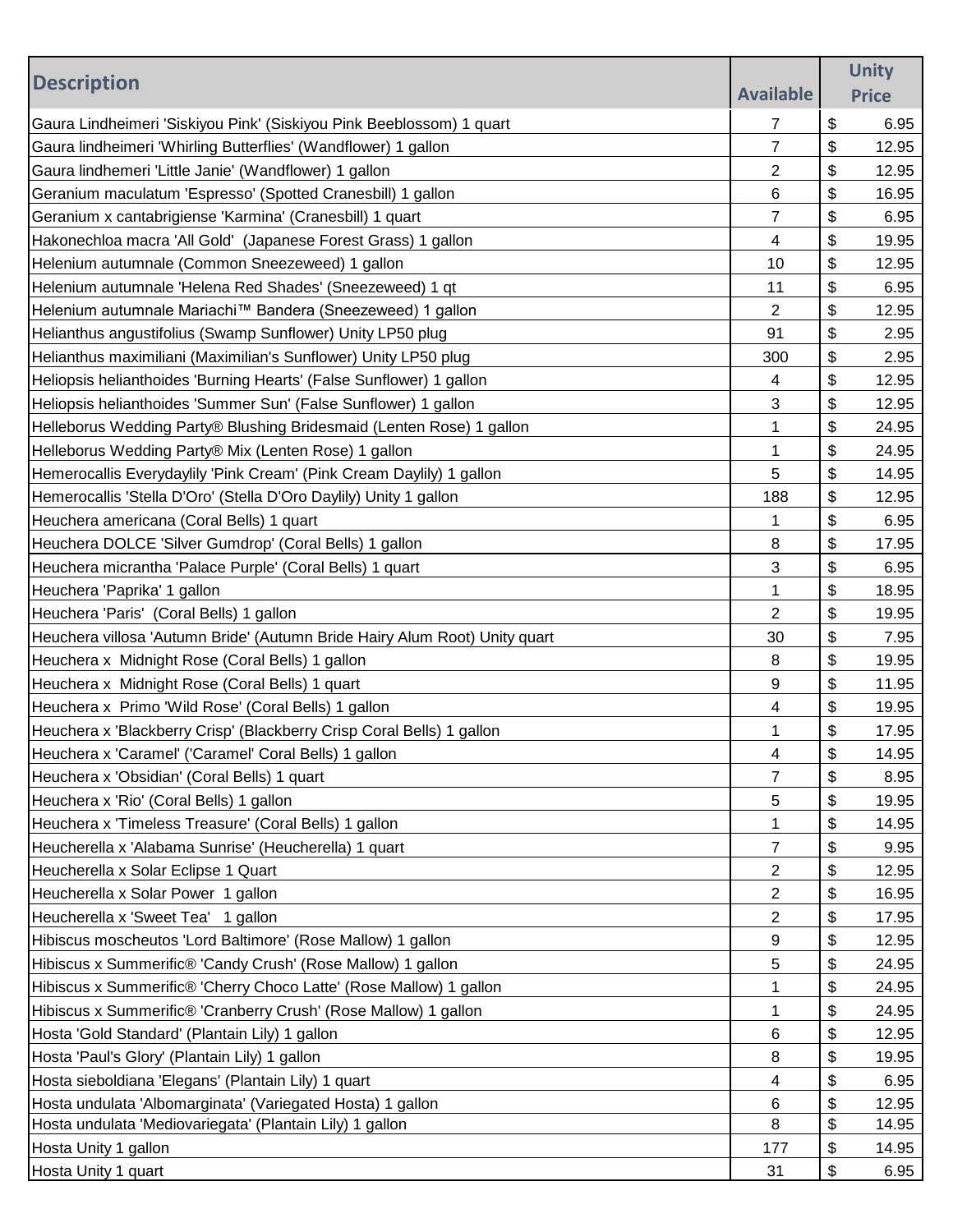|                                                                              |                  | <b>Unity</b> |
|------------------------------------------------------------------------------|------------------|--------------|
| <b>Description</b>                                                           | <b>Available</b> | <b>Price</b> |
| Hosta x 'Blue Angel' 1 gallon                                                | 7                | \$<br>12.95  |
| Hosta x Empress Wu (LARGE Green Hosta) Unity 4 quart                         | 1                | \$<br>24.95  |
| Hypericum calycinum ' Brigadoon' (St. John's Wort) 1 gallon                  | 9                | \$<br>12.95  |
| Iberis sempervirens 'Purity' (Candytuft) 1 quart                             | $\overline{2}$   | \$<br>6.95   |
| Iris germanica 'Invitation' (Tall Bearded Iris) 1 gallon                     | 2                | \$<br>16.95  |
| Iris germanica 'War Chief' (Tall Bearded Iris) 1 gallon                      | 3                | \$<br>16.95  |
| Iris versicolor (Blue Flag Iris) Unity LP50 per plug                         | 182              | \$<br>2.95   |
| Iris versicolor (Blue Flag Iris) Unity 1 quart                               | 93               | \$<br>6.95   |
| Iris virginica va. shrevei (Shreve's Iris) Unity LP50 per plug               | 29               | \$<br>2.95   |
| Juncus effusus (Soft Rush) 1 gallon                                          | 8                | \$<br>12.95  |
| Juncus effusus (Soft Rush) 1 Quart                                           | 10               | \$<br>8.95   |
| Juncus inflexus 'Blue Arrows' (Blue Arrows Rush) 4.5"                        | 10               | \$<br>2.95   |
| Lavandula stoechas 'Primavera' (Lavender) 1 gallon                           | 2                | \$<br>12.95  |
| Lavandula x intermedia 'Dilly Dilly' (Lavender) 1 gallon                     | 6                | \$<br>12.95  |
| Lavandula x intermedia 'Phenomenal' (Lavender) 1 gallon                      | 8                | \$<br>12.95  |
| Lavandula x intermedia 'Phenomenal' (Lavender) 1 quart                       | 3                | \$<br>8.95   |
| Lavandula x intermedia 'Sensational!' (Compact Lavender) 1 gallon            | 6                | \$<br>12.95  |
| Leucanthemum x superbum 'Becky' (Shasta Daisy) 1 gallon                      | 5                | \$<br>12.95  |
| Leucanthemum x superbum 'Snow Lady' (Shasta Daisy) 1 gallon                  | 5                | \$<br>12.95  |
| Leucanthemum x superbum 'Snow Lady' (Shasta Daisy) 1 quart                   | 1                | \$<br>6.95   |
| Leucanthemum x superbum 'Spellbook Lumos' (Shasta Daisy) 1 quart             | 8                | \$<br>6.95   |
| Leucanthemum x superbum 'Sweet Daisy Birdy' (Shasta Daisy) 1 gallon          | 10               | \$<br>12.95  |
| Leucanthemum x superbum 'Sweet Daisy Rebecca' (Shasta Daisy) 1 gallon        | 7                | \$<br>12.95  |
| Liatris spicata (Dense Blazing Star or Gayfeather) Unity LP 50 plug per each | 67               | \$<br>2.95   |
| Liatris spicata (Dense Blazing Star) Unity 1 quart                           | 3                | \$<br>6.95   |
| Liatris spicata (Gayfeather) 1 gallon                                        | 3                | \$<br>12.95  |
| Liatris spicata 'Floristan White' (White Gayfeather) 1 quart                 | 1                | \$<br>6.95   |
| Ligularia dentata 'Desdemona' (Desdemona Ragwort) Unity 1 gallon             | $\overline{c}$   | \$<br>10.95  |
| Ligularia stenocephala 'The Rocket' (The Rocket Ragwort) 1 gallon            | 6                | \$<br>14.95  |
| Lilium 'Matrix' (Asiatic Lily) 1 gallon                                      | 6                | \$<br>12.95  |
| Lilium 'Queen of the Night' (Asiatic Lily) 1 gallon                          | 6                | \$<br>12.95  |
| Lilium 'Tangerine Joy' (Asiatic Lily) 1 gallon                               | 3                | \$<br>12.95  |
| Lilium 'Tiny Ink' (Asiatic Lily) 1 gallon                                    | 4                | \$<br>12.95  |
| Lilium 'Tiny Poems' (Asiatic Lily) 1 gallon                                  | 6                | \$<br>12.95  |
| Lilium x 'Tiny Nugget' (Asiatic Lily) 1 gallon                               | 3                | \$<br>12.95  |
| Lilium x 'Tiny Toons' (Asiatic Lily) 1 gallon                                | 5                | \$<br>12.95  |
| Lobelia cardinalis (Cardinal Flower) quart                                   | 11               | \$<br>6.95   |
| Lobelia cardinalis (Cardinal Flower) Unity LP50 plug                         | 121              | \$<br>2.95   |
| Lobelia cardinalis 'Black Truffle' (Cardinal Flower) 1 gallon                | 5                | \$<br>12.95  |
| Lobelia siphilitica (Great Blue Lobelia) Unity 1 quart                       | 4                | \$<br>6.95   |
| Lobelia siphilitica (Great Blue Lobelia) Unity gallon                        | $\overline{2}$   | \$<br>11.95  |
| Lobelia siphilitica (Great Blue Lobelia) Unity LP50 plug                     | 880              | \$<br>2.95   |
| Lobelia speciosa 'Starship Deep Rose' (Cardinal Flower) 1 quart              | 5                | \$<br>6.95   |
| Lobelia 'Starship Deep Rose' (Cardinal Flower) 1 gallon                      | 5                | \$<br>12.95  |
| Lonicera sempervirens 'Leo' (Coral Honeysuckle) Unity 1 gallon               | $\overline{2}$   | \$<br>14.95  |
| Lonicera sempervirens 'Leo' (Coral Honeysuckle) Unity quart                  | 25               | \$<br>7.95   |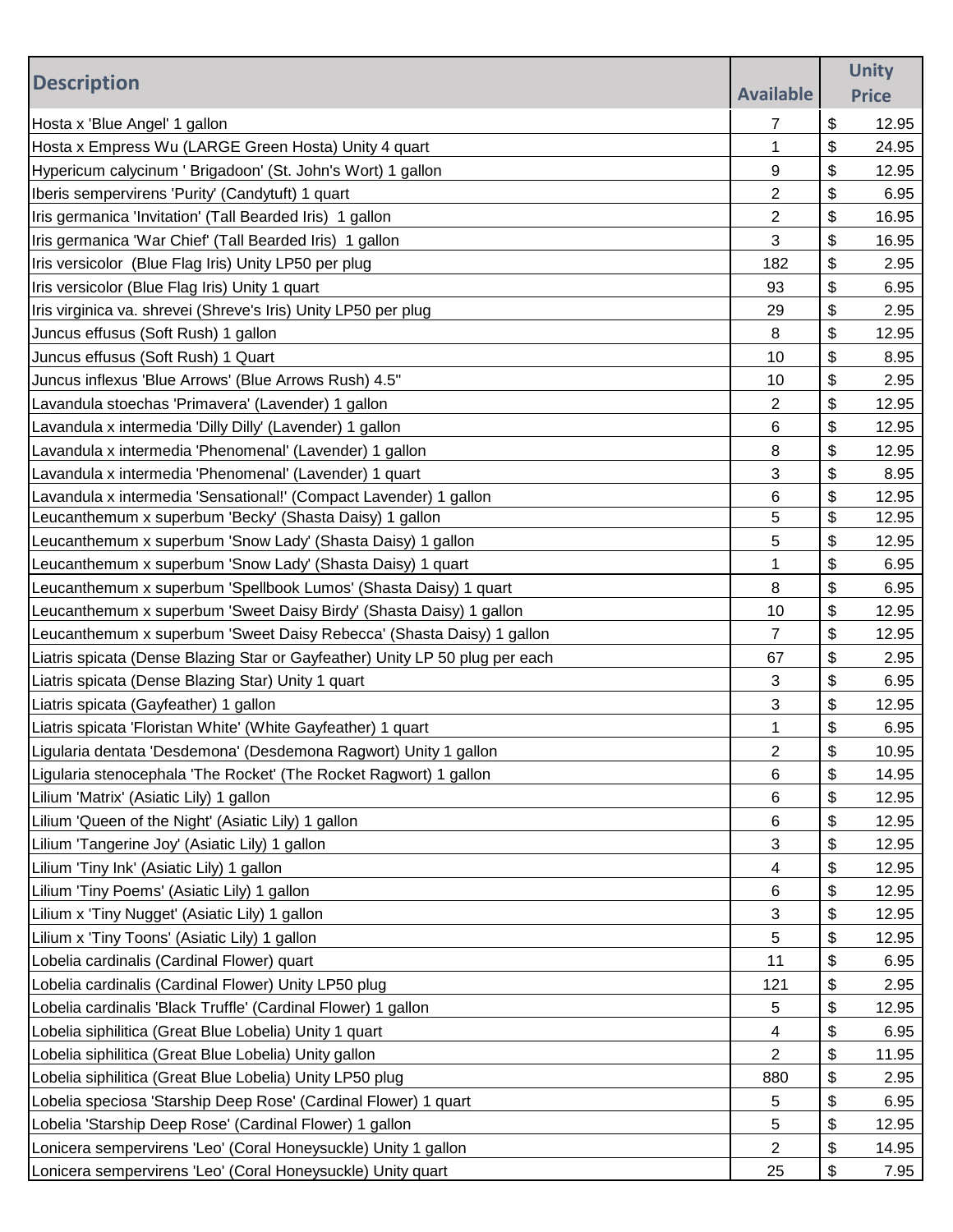|                                                                                            |                  |          | <b>Unity</b>   |
|--------------------------------------------------------------------------------------------|------------------|----------|----------------|
| <b>Description</b>                                                                         | <b>Available</b> |          | <b>Price</b>   |
| Matteucia struthioperis (Ostrich Fern) 1 gallon                                            | 10               | \$       | 14.95          |
| Matteucia struthioperis (Ostrich Fern) 1 quart                                             | 11               | \$       | 8.95           |
| Mazus reptans 'Albus' (Creeping White Mazus) 1 Quart                                       | 12               | \$       | 6.95           |
| Monarda didyma 'Jacob Cline' (Beebalm) 1 quart                                             | 1                | \$       | 6.95           |
|                                                                                            | 2                | \$       | 6.95           |
| Monarda didyma 'Raspberry Wine' (Beebalm) 1 quart                                          |                  |          |                |
| Monarda fistulosa (Wild Bergamot) 1 gallon                                                 | 4                | \$       | 12.95          |
| Monarda fistulosa (Wild Bergamot) Unity LP50 plug                                          | 67               | \$       | 2.95           |
| Monarda fistulosa (Wild Bergamot) Unity quart                                              | 6                | \$       | 6.95           |
| Monarda fistulosa 'Claire Grace' (Wild Bergamot) 1 qt                                      | 13               | \$       | 6.95           |
| Monarda punctata (Spotted Bee Balm) Unity LP 50 plug each                                  | 100              | \$       | 2.95           |
| Monarda x 'Judith's Fancy Fuschia' (Beebalm) 1 gallon                                      | 2                | \$       | 12.95          |
| Monarda x 'Judith's Fancy Fuschia' (Beebalm) 1 quart                                       | 5                | \$       | 6.95           |
| Muhlenbergia capillaris (Muhly Grass) 3 gallon                                             | 6                | \$       | 29.95          |
| Nepeta kubanica 'Neptune' (Catmint) 1 gallon                                               | 7                | \$       | 14.95          |
| Nepeta x faassenii 'Blue Wonder' (Catmint) 1 gallon                                        | 12               | \$       | 12.95          |
| Nepeta x faassenii 'Dropmore' (Blue Catmint) 1 gallon                                      | 6                | \$       | 12.95          |
| Nepeta x faassenii 'Dropmore' (Blue Catmint) 1 quart                                       | 7                | \$       | 6.95           |
|                                                                                            |                  | \$       |                |
| Nepeta x faassenii 'Junior Walker' (Catmint) 1 quart                                       | 7                |          | 6.95           |
| Nepeta x faassenii 'Six Hills Giant' (Blue Catmint) 1 Quart                                | 3                | \$       | 6.95           |
| Nepeta x faassenii 'Walker's Low' (Walker's Low Catmint) Unity 1 gallon                    | 17               | \$       | 12.95          |
| Nepeta x faassenii 'Whispurr Pink' (Pink Catmint) 1 gallon                                 | 5                | \$       | 12.95          |
| Oenothera fruticosa 'Fireworks' (Evening Primrose) 1 gallon                                | 5                | \$       | 12.95          |
| Oenothera speciosa 'Siskiyou Pink' (Evening Primrose) 1 gallon                             | 1                | \$       | 12.95          |
| Ophiopogon nigrescens (Black Mondo Grass) 1 gallon                                         | 6                | \$       | 19.95          |
| Ophiopogon planiscapus 'Nigra' (Black Mondo Grass) 1 gallon                                | 3                | \$       | 18.95          |
| Osmunda cinnamomea (Cinnamon Fern) Unity 1 quart                                           | 2                | \$       | 6.95           |
| Osmunda regalis (Royal Fern) Unity 1 gallon                                                | 4                | \$       | 12.95          |
| Panicum virgatum (Switchgrass) Unity LP 50 plug                                            | 397              | \$       | 2.95           |
| Panicum virgatum 'Cheyenne Sky' (Red Switch Grass) 1 gallon                                | 9                | \$       | 14.95          |
| Panicum virgatum 'Cloud Nine' (Cloud Nine Switchgrass) 1 gallon                            | 2                | \$       | 15.28          |
| Panicum virgatum 'Cloud Nine' 3 gallon                                                     | 1                | \$       | 24.95          |
| Panicum virgatum 'Heavy Metal' (Switchgrass) Unity 2 gallon                                | 18               | \$       | 16.95          |
| Panicum virgatum 'Northwind' (Northwind Switchgrass) 1 gallon                              | 2                | \$       | 12.95          |
| Panicum virgatum Prairie Sky (Prairie Sky Switchgrass) Unity 2 gallon                      | 4                | \$<br>\$ | 16.95<br>14.95 |
| Panicum virgatum 'Purple Tears' 1 gallon<br>Panicum virgatum 'Purple Tears' Unity 1 gallon | 1<br>11          | \$       | 14.95          |
| Panicum virgatum 'Purple Tears' Unity 1 quart                                              | 2                | \$       | 7.95           |
| Panicum virgatum 'Rotstrahlbusch' (Rotstrahlbusch Switchgrass)1 gallon                     | 3                | \$       | 15.28          |
| Panicum virgatum 'Shenandoah' (Red Switchgrass) 1 gallon                                   | 9                | \$       | 12.95          |
| Panicum virgatum 'Shenandoah' (Shenandoah Switchgrass) 2 gallon                            | 1                | \$       | 16.95          |
| Passiflora incarnata (Purple Passionflower) Unity 4 inch                                   | 18               | \$       | 8.95           |
| Pennisetum advena 'Fireworks' 4.5"                                                         | 15               | \$       | 8.95           |
| Pennisetum alopecuroides 'Cayenne' (Sterile Fountain Grass) 2 gallon                       | 3                | \$       | 14.95          |
| Penstemon cobaea (Showy Beardtongue) Unity LP50 plug                                       | 8                | \$       | 2.95           |
| Penstemon digitalis (Beardtongue) Unity LP50 plug                                          | 1311             | \$       | 2.95           |
| Penstemon digitalis (Beardtongue) Unity quart                                              | 41               | \$       | 6.95           |
| Penstemon digitalis 'Dark Towers' (Beard Tongue) 1 gallon                                  | 11               | \$       | 12.95          |
| Penstemon digitalis 'Husker Red' (Foxglove Beardtongue) 1 quart                            | 1                | \$       | 6.95           |
| Penstemon digitalis 'Huskers Red' (Huskers Red Beardtongue) Unity gallon                   | 3                | \$       | 10.95          |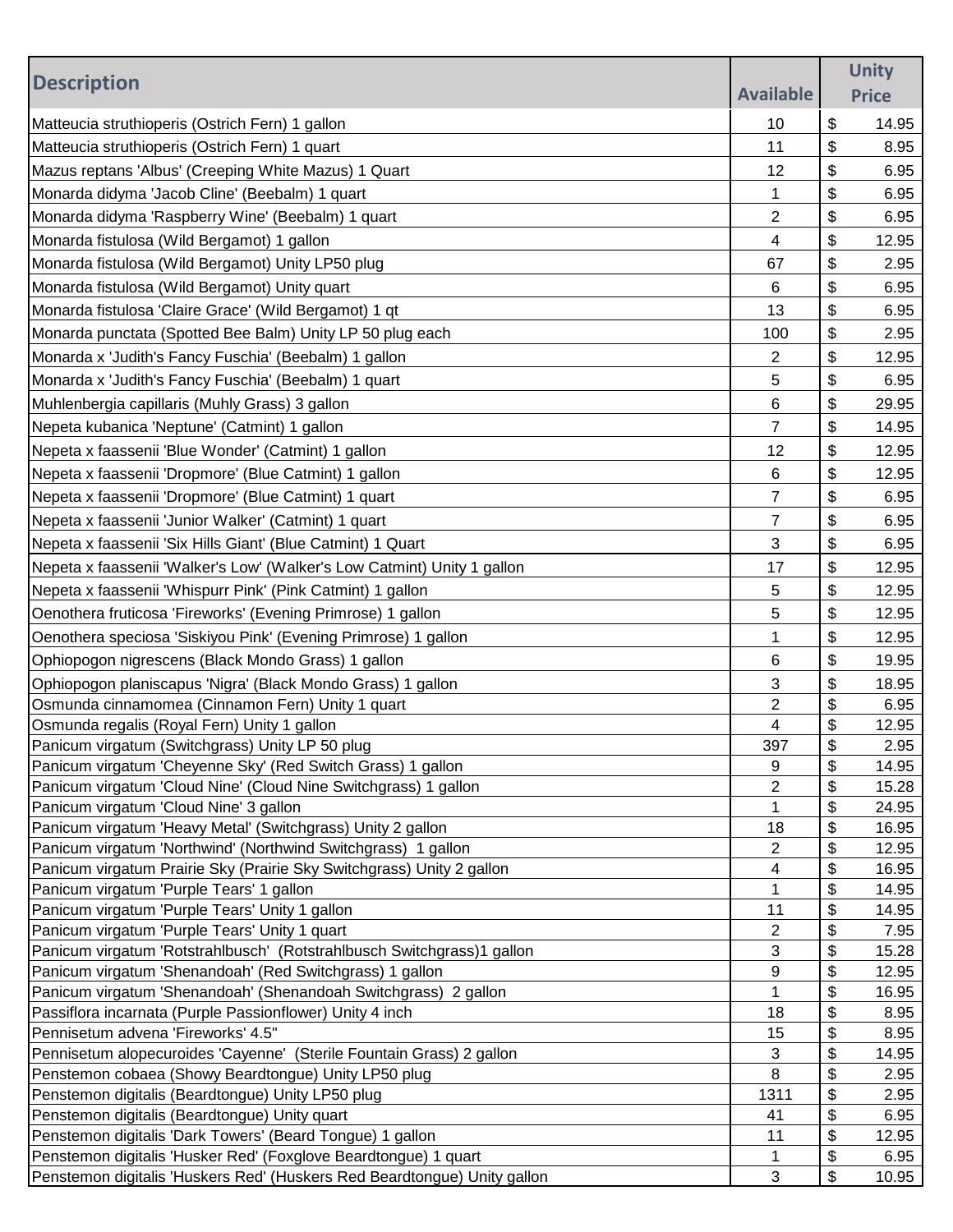|                                                                                             |                  | <b>Unity</b> |
|---------------------------------------------------------------------------------------------|------------------|--------------|
| <b>Description</b>                                                                          | <b>Available</b> | <b>Price</b> |
|                                                                                             |                  |              |
| Penstemon digitalis 'Huskers Red' (Huskers Red Beardtongue) Unity quart                     | 1                | \$<br>6.95   |
| Penstemon grandiflorus (Large-Flowered Beardtongue) Unity LP50 plug                         | 62               | \$<br>2.95   |
| Penstemon hirsutus (Hairy Beardtongue) Unity LP50 plug                                      | 233              | \$<br>2.95   |
| Penstemon x 'Midnight Masquerade' (Beard Tongue) 1 gallon                                   | 2                | \$<br>14.95  |
| Phlox paniculata 'Coral Crème Drop (Garden Phlox) 1 gallon                                  | 3                | \$<br>12.95  |
| Phlox paniculata Flame™ Coral (Garden Phlox) 1 gallon                                       | 9                | \$<br>12.95  |
| Phlox paniculata Garden Girls™ Glamour Girl (Tall Garden Phlox) 1 gallon                    | 3                | \$<br>12.95  |
| Phlox paniculata Garden Girls™ Party Girl (Tall Summer Phlox) 1 gallon                      | $\overline{7}$   | \$<br>12.95  |
| Phlox paniculata 'Jeana' (Garden Phlox) 1 gallon                                            | $\mathbf{1}$     | \$<br>12.95  |
| Phlox paniculata 'Opalescence' (Tall Garden Phlox) 1 gallon                                 | 5                | \$<br>12.95  |
| Phlox stolonifera 'Sherwood Purple' (Creeping Woodland Phlox) 1 quart                       | 11               | \$<br>6.95   |
| Phlox x 'Amethyst Pearl' (Dwarf Hybrid Phlox) 1 gallon                                      | 3                | \$<br>12.95  |
| Phlox x 'Cloudburst' (Tall Cushion Phlox) 1 gallon                                          | 11               | \$<br>12.95  |
| Phlox x 'Opening Act Pink-a-Dot' (Hybrid Phlox) 1 gallon                                    | 5                | \$<br>12.95  |
| Physostegia virginiana 'Pink Manners' (Obedient Plant) 1 gallon                             | 6                | \$<br>12.95  |
| Polemonium reptans 'Heaven Scent' (Heaven Scent Jacob's Ladder) 1 gallon                    | 8                | \$<br>14.95  |
| Polemonium reptans 'Touch of Class' (Jacob's Ladder) 1 quart                                | 8                | \$<br>8.95   |
| Polygonatum odoratum 'Variegatum' (Variegated Solomon's Seal) 1 gallon                      | 8                | \$<br>14.95  |
| Polystichum acrostichoides (Christmas Fern) 1 gallon                                        | 5                | \$<br>12.95  |
| Polystichum polyblepharum (Tassel Fern) 1 quart                                             | 3                | \$<br>8.95   |
| Pycnanthemum muticum (Clustered Mountain Mint) Unity 1 gallon                               | 32               | \$<br>12.95  |
| Pycnanthemum muticum (Clustered Mountain Mint) Unity LP50 plug                              | 273              | \$<br>2.95   |
| Pycnanthemum muticum (Clustered Mountain Mint) Unity quart                                  | 115              | \$<br>6.95   |
| Pycnanthemum tenuifolium (Slender Mountain Mint) Unity LP50 plug                            | 79               | \$<br>2.95   |
| Pycnanthemum virginianum (Virginia Mountain Mint) Unity LP50 plug                           | 103              | \$<br>2.95   |
| Pycnanthemum virginianum (Virginia Mountain Mint) Unity quart                               | 20               | \$<br>6.95   |
| Rudbeckia fulgida 'Goldsturm' (Black Eyed Susan) 1 gallon                                   | 11               | \$<br>11.95  |
| Rudbeckia fulgida var. fulgida (Black-eyed Susan) Unity gallon                              | 134              | \$<br>10.95  |
| Rudbeckia fulgida var. fulgida (Black-eyed Susan) Unity quart                               | 1                | \$<br>6.95   |
| Rudbeckia fulgida var. goldsturm (Black-eyed Susan) Unity quart                             | 35               | \$<br>6.95   |
| Rudbeckia fulgida var. goldsturm Unity LP 50 plug per each                                  | 820              | \$<br>2.95   |
| Rudbeckia subtomentosa 'Henry Eilers' (Sweet Coneflower) 1 gallon                           | 12               | \$<br>12.95  |
| Rudbeckia x 'Herbstsonne' (Autumn Sun Coneflower) 1 gallon                                  | 5                | \$<br>12.95  |
| Rudbeckia x 'Herbstsonne' (Autumn Sun Coneflower) Unity 1 gallon                            | 9                | \$<br>15.95  |
| Salvia lyrata 'Purple Knockout' ('Purple Knockout' Lyre-leaf sage) 1 quart                  | $\overline{2}$   | \$<br>6.95   |
| Salvia nemerosa 'Marcus' (Dwarf Meadow Sage) 1 gallon                                       | 3                | \$<br>12.95  |
| Salvia nemerosa 'New Dimension Rose' (Sage) 1 gallon                                        | 7                | \$<br>12.95  |
| Salvia nemerosa 'Rose Marvel' (Sage) 1 quart                                                | 1                | \$<br>6.95   |
| Salvia nemerosa 'Sallyrosa April Night' (Meadow Sage) 1 gallon                              | 5                | \$<br>12.95  |
| Salvia nemerosa 'Sensation Rose' (Sensation Rose Sage) 1 quart                              | $\overline{7}$   | \$<br>6.95   |
| Salvia nemerosa 'Spring King' (Meadow Sage) 1 gallon                                        | 4                | \$<br>12.95  |
| Salvia nemorosa 'Caradonna' (Meadow Sage) 1 quart                                           | 9                | \$<br>6.95   |
| Salvia nemorosa 'Caramia' (Meadow Sage) 1 gallon                                            | 3                | \$<br>12.95  |
| Salvia nemorosa 'Snow Hill' (Meadow Sage) 1 quart                                           | 8                | \$<br>6.95   |
| Salvia officinalis 'Tricolor' (Tricolor Sage) 1 quart                                       | 1                | \$<br>6.95   |
| Salvia x Color Spires 'Indiglo Girl' (Perennial Salvia) 1 gallon                            | 5                | \$<br>12.95  |
| Salvia x sylvestris 'Blue Hill' (Blue Hill ' Blauhugel' Sage) 1 gallon                      | 3                | \$<br>11.95  |
| Saururus cernuus (Lizard's Tail) Unity LP50 plug                                            | 1048             | \$<br>2.95   |
| Schizachrium scoparium 'Jazz' (Jazz Little Bluestem) 1 gallon                               | 4                | \$<br>12.95  |
| Schizachrium scoparium 'Twilight Zone' (Little Bluestem) 2 gallon                           | 6                | \$<br>16.95  |
| Schizachyrium scoparium (Little Bluestem) Unity LP 50 plug                                  | 619              | \$<br>2.95   |
| Schizachyrium scoparium (Little Bluestem) Unity quart                                       | 80               | \$<br>6.95   |
| Schizachyrium scoparium 'Standing Ovation' (Standing Ovation Little Bluestem) Unity 1 quart | 2                | \$<br>7.95   |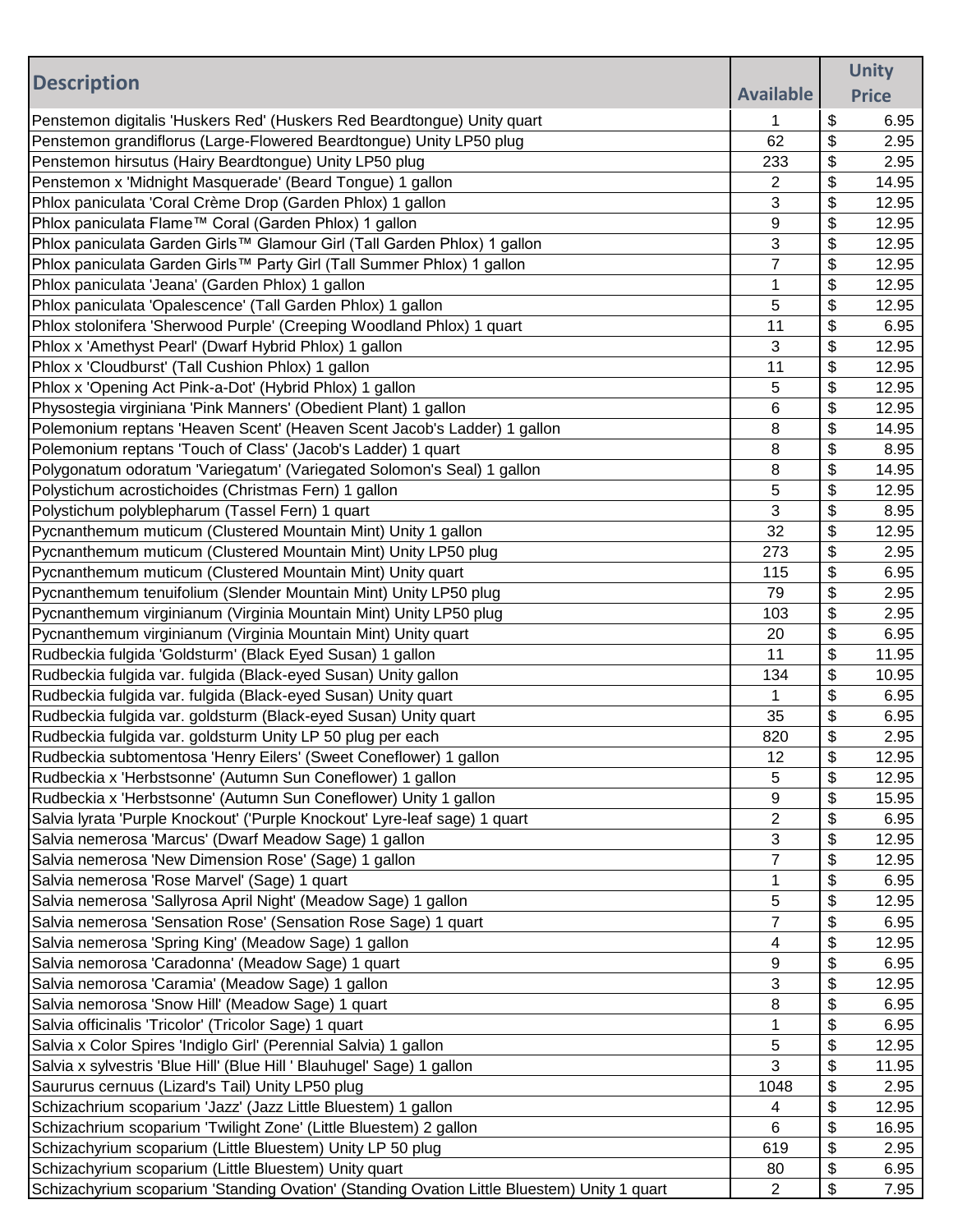|                                                                           |                  | <b>Unity</b>       |
|---------------------------------------------------------------------------|------------------|--------------------|
| <b>Description</b>                                                        | <b>Available</b> |                    |
|                                                                           |                  | <b>Price</b>       |
| Sedum album 'Green Ice' (Green Ice Stonecrop) 1 qt                        | 3                | \$<br>7.95         |
| Sedum hispanicum 'Blue Carpet (Stonecrop) 4"                              | 11               | \$<br>6.95         |
| Sedum kam. 'Weihenstephaner Gold' (Orange Stonecrop) 1 gallon             | 12               | \$<br>12.95        |
| Sedum makinoi 'Ogon' (Golden Japanese Stonecrop) 4"                       | 9                | \$<br>6.95         |
| Sedum Mojave Jewels™ 'Diamond' (Stonecrop) 1 gallon                       | 6                | \$<br>12.95        |
| Sedum rupestre 'Angelina' (Angelina Prostrate Sedum) 1 quart              | 10               | \$<br>6.95         |
| Sedum rupestre Sunsparkler® 'Plum Dazzled' (Stonecrop) 1 gallon           | 12               | \$<br>14.95        |
| Sedum Rupestre 'Wildfire' (Sunsparkler Wildfire Stonecrop) 1 gallon       | 4                | \$<br>12.95        |
| Sedum spectabile 'Autumn Fire' (Stonecrop) 1 gallon                       | $\overline{7}$   | \$<br>12.95        |
| Sedum spectabile 'Autumn Joy' (Autumn Joy Stonecrop) 1 gallon             | 4                | \$<br>12.95        |
| Sedum spurium 'Red Carpet' (Stonecrop) 1 quart                            | 1                | \$<br>6.95         |
| Sedum SunSparkler® Blue Pearl (Stonecrop) 1 gallon                        | 6                | \$<br>14.95        |
| Sedum SunSparkler® Cherry Tart (Stonecrop) 1 gallon                       | 1                | \$<br>12.95        |
| Sedum telephium 'Dark Magic' (Dwarf Stonecrop) 1 gallon                   | 5                | \$<br>12.95        |
| Sedum ternatum 'Larinem Park' (Stonecrop) 1 quart                         | 12               | \$<br>6.95         |
| Sedum x sedoro Sunsparkler® Blue Elf (Stonecrop) 1 gallon                 | 6                | \$<br>12.95        |
| Sempervivum Hardy Mix (Hens & Chicks) quart                               | 3                | \$<br>6.95         |
| Sempervivum 'Sunset' (Hens & Chicks) 1 Quart                              | $\overline{7}$   | \$<br>6.95         |
| Senecio aureus (Golden Groundsel) 1 gallon                                | 3                | \$<br>12.95        |
| Senecio aureus (Golden Groundsel) quart                                   | 15               | \$<br>9.95         |
| Silene caroliniana 'Short & Sweet' (Wild Pinks) 1 quart                   | 12               | \$<br>6.95         |
| Solidago juncea (Early Goldenrod) Unity LP50 plug                         | 140              | \$<br>2.95         |
| Solidago odora (Sweet Goldenrod) Unity LP50 plug                          | 48               | \$<br>2.95         |
| Solidago odora (Sweet Goldenrod) Unity quart                              | 25               | \$<br>6.95         |
| Solidago rugosa (Rough-leaved Goldenrod) Unity LP50 plug                  | 116              | \$<br>2.95         |
| Solidago rugosa 'Fireworks' (Rough Goldenrod) 1 quart                     | 2                | \$<br>6.95         |
| Solidago shortii 'Solar Cascade' (Goldenrod) 1 quart                      | 2                | \$<br>6.95         |
| Solidago sphacelata 'Golden Fleece' (Autumn Goldenrod) 1 quart            | 10               | \$<br>6.95         |
| Stachys byzantina 'Big Ears' (Lamb's Ear) 1 quart                         | $\overline{2}$   | \$<br>6.95         |
| Stachys byzantina 'Helene Von Stein' (Lamb's Ear) 1 gallon                | 16               | \$<br>12.95        |
| Strawberry 'Eclair' (June-bearing) 4"                                     | 1                | \$<br>2.95         |
| Stylophorum diphyllum (Celandine Poppy) 1 gallon                          | 6                | \$<br>12.95        |
| Thymus praecox 'Pink Chintz' (Pink Creeping Thyme) 1 quart                | 11               | \$<br>6.95         |
| Thymus pseudolanuginosus (Woolly Thyme) 1 quart                           | 12               | \$<br>6.95         |
| Thymus serpyllum 'Magic Carpet' (Creeping Thyme) 1 gallon                 | 3                | \$<br>12.95        |
| Tiarella x hybrida 'Spring Symphony' (Spring Symphony Foamflower) 1 Quart | 1                | \$<br>10.95        |
| Verbena bonariensis 'Lollipop' (Lollipop Verbena) 1 Qt                    | 5                | \$<br>6.95         |
| Verbena bonariensis 'Lollipop' (Lollipop Vervain) 1 gallon                | 7                | \$<br>12.95        |
| Verbena bonariensis Meteor Shower® (Dwarf Vervain) 1 gallon               | 8                | \$<br>14.95        |
| Verbena hastata (Swamp Verbena) Unity LP50 plug                           | 387              | \$                 |
| Verbena hastata (Swamp Verbena) Unity quart                               | 36               | \$<br>2.95<br>6.95 |
|                                                                           |                  | \$                 |
| Verbena hastata 'White Spires' (Vervain) 1 gallon                         | 5<br>2           | \$<br>10.95        |
| Vernonia lettermannii 'Iron Butterfly' (Ironweed) 1 gallon                |                  | 12.95              |
| Vernonia x 'Summer's Swan Song' (Ironweed) 1 gallon                       | 5                | \$<br>12.95        |
| Veronica Magic Show® 'Pink Potion' (Spike Speedwell) 1 gallon             | 2                | \$<br>14.95        |
| Veronica Magic Show® 'Purple Illusion' (Spike Speedwell) 1 gallon         | 4                | \$<br>14.95        |
| Veronica Magic Show® 'White Wands' (Spike Speedwell) 1 gallon             | 8                | \$<br>14.95        |
| Veronica Moody Blues® Dark Blue (Spike Speedwell) 1 gallon                | 1                | \$<br>13.95        |
| Veronica 'Purpleicious' (Spike Speedwell) 1 gallon                        | 1                | \$<br>12.95        |
| Veronica spicata 'Lavender Lightsaber' (Spike Speedwell) 1 gallon         | 5                | \$<br>12.95        |
| Veronica spicata 'Royal Candles' (Spike Speedwell) 1 gallon               | 8                | \$<br>12.95        |
| Veronicastrum virginicum (Culver's Root) Unity LP50 plug                  | 68               | \$<br>2.95         |
| Veronicastrum virginicum (Culver's Root) Unity quart                      | 29               | \$<br>6.95         |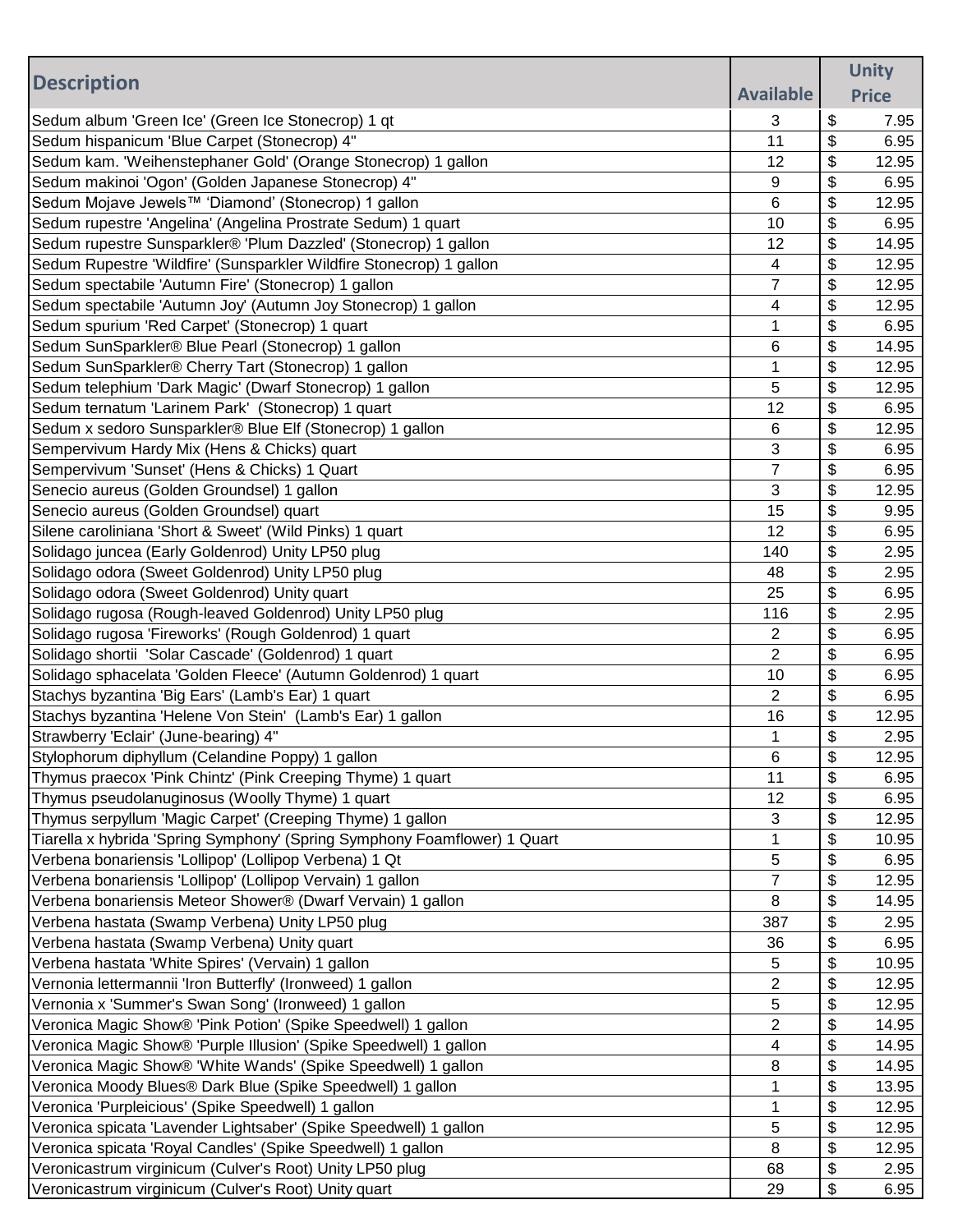| <b>Description</b><br><b>Available</b><br><b>Price</b><br>\$<br>Vinca minor 'Ralph Shugert' (Dwarf Periwinkle) 3"<br>5.95<br>11<br><b>Shrubs</b><br>\$<br>3<br>Abelia x grandiflora 'Little Richard' 3 gallon<br>34.95<br>\$<br>6<br>Abelia x grandiflora 'Kaleidoscope' (Abelia) 3 gallon<br>49.95<br>\$<br>Abelia x grandiflora 'Sunshine Daydream' (Abelia) 3 gallon<br>6<br>44.95<br>3<br>\$<br>Abelia x Peach Perfection® (Abelia) 3 gallon<br>44.95<br>\$<br>Abelia x Pinky Bells® (Glossy Abelia) 3 gallon<br>$\mathbf{1}$<br>44.95<br>\$<br>Aesculus parviflora (Bottlebrush Buckeye) Unity 7 gallon<br>8<br>59.95<br>Aronia arbutifolia 'Brilliantissima' (Brilliant Red Chokeberry) Unity 3 gallon<br>\$<br>213<br>34.95<br>Aronia melanocarpa 'Ground Hug®' (Dwarf Chokeberry) 3 gallon<br>\$<br>44.95<br>4<br>\$<br>39.95<br>Aronia melanocarpa Low Scape Hedger® (Dwarf Chokeberry) Unity 3 gallon<br>41<br>\$<br>5<br>Aronia melanocarpa 'Low Scape Mound®' (Dwarf Chokeberry) 3 gallon<br>44.95<br>\$<br>Aronia melanocarpa 'Viking' (Black Chokeberry) Unity 3 gallon<br>13<br>34.95<br>$\overline{7}$<br>\$<br>Aucuba japonica 'Hosoba Hoshifu' (Variegated Aucuba) 3 gallon<br>39.95<br>$\overline{7}$<br>\$<br>Aucuba japonica 'Marmorata' (Japanese Laurel) 3 gallon<br>34.95<br>\$<br>Aucuba japonica 'Mr. Goldstrike' (Aucuba) 3 gallon<br>8<br>39.95<br>$\overline{2}$<br>\$<br>Aucuba japonica 'Mr. Goldstrike' (Aucuba) 7 gallon<br>99.95<br>\$<br>Azalea x Autumn Angel® (Encore Azalea) 3 gallon<br>5<br>49.95<br>\$<br>Buddleia x Flutterby Petite® Blue Heaven (Butterfly Bush) 3 gallon<br>6<br>44.95<br>Buddleia x Flutterby Petite® Tutti Fruitti Pink (Butterfly Bush) 3 gallon<br>\$<br>6<br>44.95<br>\$<br>12<br>36.95<br>Buddleia x Lo & Behold 'Blue Chip' (Butterfly Bush) 2 gallon<br>\$<br>6<br>44.95<br>Buxus microphylla 'Sprinter®' (Sprinter Boxwood) 3 gallon<br>\$<br>Buxus sempervirens 'Variegata' (Variegated English Boxwood) 3 gallon<br>4<br>44.95<br>\$<br>6<br>Buxus x 'Green Mountain' (Boxwood) 7 gallon<br>94.95<br>$\overline{2}$<br>Buxus x 'Green Velvet' (Green Velvet Boxwood) 3 gallon<br>\$<br>39.95<br>\$<br>Callicarpa x Pearl Glam® (Beautyberry) 3 gal<br>42.95<br>\$<br>Calycanthus floridus Simply Scentsational® (Sweetshrub) Unity 3 gallon<br>16<br>44.95<br>Calycanthus x 'Aphrodite' (Sweetshrub) Unity 3 gallon<br>\$<br>49.95<br>3<br>4<br>\$<br>Camellia japonica 'April Dawn' (Japanese Camellia) 3 gallon<br>44.95<br>\$<br>Camellia japonica 'Black Tie' (Black Tie Red Trellis Camellia) 7 gallon<br>1<br>159.95<br>$\overline{2}$<br>\$<br>Camellia japonica 'Goggy' (Japanese Camellia) 3 gallon<br>44.95<br>\$<br>4<br>Camellia sasanqua 'Autumn Moon' (White Camellia) 3 gallon<br>44.95<br>\$<br>Camellia sasanqua 'Kanjiro' (Kanjiro Camellia) 3 gallon<br>9<br>44.95<br>4<br>\$<br>Cephalanthus occidentalis (Button Bush) 3 gallon<br>34.95<br>\$<br>Cephalanthus occidentalis (Buttonbush) Unity gallon<br>24<br>14.95<br>\$<br>Cephalanthus occidentalis (Buttonbush) Unity quart<br>29<br>6.95<br>\$<br>Cephalotaxus harringtonia 'Prostrata' (Prostrate Plum Yew) 3 gallon<br>49.95<br>1<br>Chamaecyparis pisifera 'Gold Mop' 1 gallon<br>$\overline{2}$<br>\$<br>19.95<br>Clethra alnifolia 'Hummingbird' (Dwarf Summersweet) Unity 3 gallon<br>\$<br>34.95<br>32<br>Clethra alnifolia 'Summer Sparkler' (Summersweet) 3 gallon<br>\$<br>9<br>34.95<br>\$<br>Cornus alba 'Argenteo-Marginata (Variegated Tartarian Dogwood) 3 gallon<br>36.95<br>10<br>\$<br>Cornus alba 'Ivory Halo' (Tatarian Dogwood) 3 gallon<br>44.95<br>6<br>6<br>\$<br>Cornus amomum 'Cayenne' (Silky Redtwig Dogwood) 3 gallon<br>39.95<br>$\overline{2}$<br>\$<br>Cornus sanguinea 'Winter Flame' (Winter Flame Redtwig Dogwood) 3 gallon<br>39.95<br>\$<br>Cornus sericea 'Baileyii' (Baileyii Redtwig Dogwood) Unity 3 gallon<br>41<br>34.95<br>Cornus sericea 'Budd's Yellow' ('Budd's Yellow' Yellowtwig Dogwood) 3 gallon<br>\$<br>34.95<br>4<br>\$<br>Cornus stolonifera 'Arctic Fire® Red' (Redtwig Dogwood) 3 gallon<br>44.95<br>4<br>\$<br>Cornus stolonifera Arctic Fire® Yellow (Red-Osier Dogwood) Unity 3 gallon<br>42.95<br>8<br>Cotinus coggygria The Velvet Fog® (Smokebush) 3 gallon<br>3<br>\$<br>49.95<br>\$<br>Cryptomeria japonica 'Globosa Nana' (Dwarf Japanese Cedar) 3 gallon<br>44.95<br>16 |  | <b>Unity</b> |
|-----------------------------------------------------------------------------------------------------------------------------------------------------------------------------------------------------------------------------------------------------------------------------------------------------------------------------------------------------------------------------------------------------------------------------------------------------------------------------------------------------------------------------------------------------------------------------------------------------------------------------------------------------------------------------------------------------------------------------------------------------------------------------------------------------------------------------------------------------------------------------------------------------------------------------------------------------------------------------------------------------------------------------------------------------------------------------------------------------------------------------------------------------------------------------------------------------------------------------------------------------------------------------------------------------------------------------------------------------------------------------------------------------------------------------------------------------------------------------------------------------------------------------------------------------------------------------------------------------------------------------------------------------------------------------------------------------------------------------------------------------------------------------------------------------------------------------------------------------------------------------------------------------------------------------------------------------------------------------------------------------------------------------------------------------------------------------------------------------------------------------------------------------------------------------------------------------------------------------------------------------------------------------------------------------------------------------------------------------------------------------------------------------------------------------------------------------------------------------------------------------------------------------------------------------------------------------------------------------------------------------------------------------------------------------------------------------------------------------------------------------------------------------------------------------------------------------------------------------------------------------------------------------------------------------------------------------------------------------------------------------------------------------------------------------------------------------------------------------------------------------------------------------------------------------------------------------------------------------------------------------------------------------------------------------------------------------------------------------------------------------------------------------------------------------------------------------------------------------------------------------------------------------------------------------------------------------------------------------------------------------------------------------------------------------------------------------------------------------------------------------------------------------------------------------------------------------------------------------------------------------------------------------------------------------------------------------------------------------------------------------------------------------------------------------------------------------------------------------------------------------------------------------------------------------------------------------------------------------------------------------------------------------------------------------------------------------------------------------------------------------------------------|--|--------------|
|                                                                                                                                                                                                                                                                                                                                                                                                                                                                                                                                                                                                                                                                                                                                                                                                                                                                                                                                                                                                                                                                                                                                                                                                                                                                                                                                                                                                                                                                                                                                                                                                                                                                                                                                                                                                                                                                                                                                                                                                                                                                                                                                                                                                                                                                                                                                                                                                                                                                                                                                                                                                                                                                                                                                                                                                                                                                                                                                                                                                                                                                                                                                                                                                                                                                                                                                                                                                                                                                                                                                                                                                                                                                                                                                                                                                                                                                                                                                                                                                                                                                                                                                                                                                                                                                                                                                                                                               |  |              |
|                                                                                                                                                                                                                                                                                                                                                                                                                                                                                                                                                                                                                                                                                                                                                                                                                                                                                                                                                                                                                                                                                                                                                                                                                                                                                                                                                                                                                                                                                                                                                                                                                                                                                                                                                                                                                                                                                                                                                                                                                                                                                                                                                                                                                                                                                                                                                                                                                                                                                                                                                                                                                                                                                                                                                                                                                                                                                                                                                                                                                                                                                                                                                                                                                                                                                                                                                                                                                                                                                                                                                                                                                                                                                                                                                                                                                                                                                                                                                                                                                                                                                                                                                                                                                                                                                                                                                                                               |  |              |
|                                                                                                                                                                                                                                                                                                                                                                                                                                                                                                                                                                                                                                                                                                                                                                                                                                                                                                                                                                                                                                                                                                                                                                                                                                                                                                                                                                                                                                                                                                                                                                                                                                                                                                                                                                                                                                                                                                                                                                                                                                                                                                                                                                                                                                                                                                                                                                                                                                                                                                                                                                                                                                                                                                                                                                                                                                                                                                                                                                                                                                                                                                                                                                                                                                                                                                                                                                                                                                                                                                                                                                                                                                                                                                                                                                                                                                                                                                                                                                                                                                                                                                                                                                                                                                                                                                                                                                                               |  |              |
|                                                                                                                                                                                                                                                                                                                                                                                                                                                                                                                                                                                                                                                                                                                                                                                                                                                                                                                                                                                                                                                                                                                                                                                                                                                                                                                                                                                                                                                                                                                                                                                                                                                                                                                                                                                                                                                                                                                                                                                                                                                                                                                                                                                                                                                                                                                                                                                                                                                                                                                                                                                                                                                                                                                                                                                                                                                                                                                                                                                                                                                                                                                                                                                                                                                                                                                                                                                                                                                                                                                                                                                                                                                                                                                                                                                                                                                                                                                                                                                                                                                                                                                                                                                                                                                                                                                                                                                               |  |              |
|                                                                                                                                                                                                                                                                                                                                                                                                                                                                                                                                                                                                                                                                                                                                                                                                                                                                                                                                                                                                                                                                                                                                                                                                                                                                                                                                                                                                                                                                                                                                                                                                                                                                                                                                                                                                                                                                                                                                                                                                                                                                                                                                                                                                                                                                                                                                                                                                                                                                                                                                                                                                                                                                                                                                                                                                                                                                                                                                                                                                                                                                                                                                                                                                                                                                                                                                                                                                                                                                                                                                                                                                                                                                                                                                                                                                                                                                                                                                                                                                                                                                                                                                                                                                                                                                                                                                                                                               |  |              |
|                                                                                                                                                                                                                                                                                                                                                                                                                                                                                                                                                                                                                                                                                                                                                                                                                                                                                                                                                                                                                                                                                                                                                                                                                                                                                                                                                                                                                                                                                                                                                                                                                                                                                                                                                                                                                                                                                                                                                                                                                                                                                                                                                                                                                                                                                                                                                                                                                                                                                                                                                                                                                                                                                                                                                                                                                                                                                                                                                                                                                                                                                                                                                                                                                                                                                                                                                                                                                                                                                                                                                                                                                                                                                                                                                                                                                                                                                                                                                                                                                                                                                                                                                                                                                                                                                                                                                                                               |  |              |
|                                                                                                                                                                                                                                                                                                                                                                                                                                                                                                                                                                                                                                                                                                                                                                                                                                                                                                                                                                                                                                                                                                                                                                                                                                                                                                                                                                                                                                                                                                                                                                                                                                                                                                                                                                                                                                                                                                                                                                                                                                                                                                                                                                                                                                                                                                                                                                                                                                                                                                                                                                                                                                                                                                                                                                                                                                                                                                                                                                                                                                                                                                                                                                                                                                                                                                                                                                                                                                                                                                                                                                                                                                                                                                                                                                                                                                                                                                                                                                                                                                                                                                                                                                                                                                                                                                                                                                                               |  |              |
|                                                                                                                                                                                                                                                                                                                                                                                                                                                                                                                                                                                                                                                                                                                                                                                                                                                                                                                                                                                                                                                                                                                                                                                                                                                                                                                                                                                                                                                                                                                                                                                                                                                                                                                                                                                                                                                                                                                                                                                                                                                                                                                                                                                                                                                                                                                                                                                                                                                                                                                                                                                                                                                                                                                                                                                                                                                                                                                                                                                                                                                                                                                                                                                                                                                                                                                                                                                                                                                                                                                                                                                                                                                                                                                                                                                                                                                                                                                                                                                                                                                                                                                                                                                                                                                                                                                                                                                               |  |              |
|                                                                                                                                                                                                                                                                                                                                                                                                                                                                                                                                                                                                                                                                                                                                                                                                                                                                                                                                                                                                                                                                                                                                                                                                                                                                                                                                                                                                                                                                                                                                                                                                                                                                                                                                                                                                                                                                                                                                                                                                                                                                                                                                                                                                                                                                                                                                                                                                                                                                                                                                                                                                                                                                                                                                                                                                                                                                                                                                                                                                                                                                                                                                                                                                                                                                                                                                                                                                                                                                                                                                                                                                                                                                                                                                                                                                                                                                                                                                                                                                                                                                                                                                                                                                                                                                                                                                                                                               |  |              |
|                                                                                                                                                                                                                                                                                                                                                                                                                                                                                                                                                                                                                                                                                                                                                                                                                                                                                                                                                                                                                                                                                                                                                                                                                                                                                                                                                                                                                                                                                                                                                                                                                                                                                                                                                                                                                                                                                                                                                                                                                                                                                                                                                                                                                                                                                                                                                                                                                                                                                                                                                                                                                                                                                                                                                                                                                                                                                                                                                                                                                                                                                                                                                                                                                                                                                                                                                                                                                                                                                                                                                                                                                                                                                                                                                                                                                                                                                                                                                                                                                                                                                                                                                                                                                                                                                                                                                                                               |  |              |
|                                                                                                                                                                                                                                                                                                                                                                                                                                                                                                                                                                                                                                                                                                                                                                                                                                                                                                                                                                                                                                                                                                                                                                                                                                                                                                                                                                                                                                                                                                                                                                                                                                                                                                                                                                                                                                                                                                                                                                                                                                                                                                                                                                                                                                                                                                                                                                                                                                                                                                                                                                                                                                                                                                                                                                                                                                                                                                                                                                                                                                                                                                                                                                                                                                                                                                                                                                                                                                                                                                                                                                                                                                                                                                                                                                                                                                                                                                                                                                                                                                                                                                                                                                                                                                                                                                                                                                                               |  |              |
|                                                                                                                                                                                                                                                                                                                                                                                                                                                                                                                                                                                                                                                                                                                                                                                                                                                                                                                                                                                                                                                                                                                                                                                                                                                                                                                                                                                                                                                                                                                                                                                                                                                                                                                                                                                                                                                                                                                                                                                                                                                                                                                                                                                                                                                                                                                                                                                                                                                                                                                                                                                                                                                                                                                                                                                                                                                                                                                                                                                                                                                                                                                                                                                                                                                                                                                                                                                                                                                                                                                                                                                                                                                                                                                                                                                                                                                                                                                                                                                                                                                                                                                                                                                                                                                                                                                                                                                               |  |              |
|                                                                                                                                                                                                                                                                                                                                                                                                                                                                                                                                                                                                                                                                                                                                                                                                                                                                                                                                                                                                                                                                                                                                                                                                                                                                                                                                                                                                                                                                                                                                                                                                                                                                                                                                                                                                                                                                                                                                                                                                                                                                                                                                                                                                                                                                                                                                                                                                                                                                                                                                                                                                                                                                                                                                                                                                                                                                                                                                                                                                                                                                                                                                                                                                                                                                                                                                                                                                                                                                                                                                                                                                                                                                                                                                                                                                                                                                                                                                                                                                                                                                                                                                                                                                                                                                                                                                                                                               |  |              |
|                                                                                                                                                                                                                                                                                                                                                                                                                                                                                                                                                                                                                                                                                                                                                                                                                                                                                                                                                                                                                                                                                                                                                                                                                                                                                                                                                                                                                                                                                                                                                                                                                                                                                                                                                                                                                                                                                                                                                                                                                                                                                                                                                                                                                                                                                                                                                                                                                                                                                                                                                                                                                                                                                                                                                                                                                                                                                                                                                                                                                                                                                                                                                                                                                                                                                                                                                                                                                                                                                                                                                                                                                                                                                                                                                                                                                                                                                                                                                                                                                                                                                                                                                                                                                                                                                                                                                                                               |  |              |
|                                                                                                                                                                                                                                                                                                                                                                                                                                                                                                                                                                                                                                                                                                                                                                                                                                                                                                                                                                                                                                                                                                                                                                                                                                                                                                                                                                                                                                                                                                                                                                                                                                                                                                                                                                                                                                                                                                                                                                                                                                                                                                                                                                                                                                                                                                                                                                                                                                                                                                                                                                                                                                                                                                                                                                                                                                                                                                                                                                                                                                                                                                                                                                                                                                                                                                                                                                                                                                                                                                                                                                                                                                                                                                                                                                                                                                                                                                                                                                                                                                                                                                                                                                                                                                                                                                                                                                                               |  |              |
|                                                                                                                                                                                                                                                                                                                                                                                                                                                                                                                                                                                                                                                                                                                                                                                                                                                                                                                                                                                                                                                                                                                                                                                                                                                                                                                                                                                                                                                                                                                                                                                                                                                                                                                                                                                                                                                                                                                                                                                                                                                                                                                                                                                                                                                                                                                                                                                                                                                                                                                                                                                                                                                                                                                                                                                                                                                                                                                                                                                                                                                                                                                                                                                                                                                                                                                                                                                                                                                                                                                                                                                                                                                                                                                                                                                                                                                                                                                                                                                                                                                                                                                                                                                                                                                                                                                                                                                               |  |              |
|                                                                                                                                                                                                                                                                                                                                                                                                                                                                                                                                                                                                                                                                                                                                                                                                                                                                                                                                                                                                                                                                                                                                                                                                                                                                                                                                                                                                                                                                                                                                                                                                                                                                                                                                                                                                                                                                                                                                                                                                                                                                                                                                                                                                                                                                                                                                                                                                                                                                                                                                                                                                                                                                                                                                                                                                                                                                                                                                                                                                                                                                                                                                                                                                                                                                                                                                                                                                                                                                                                                                                                                                                                                                                                                                                                                                                                                                                                                                                                                                                                                                                                                                                                                                                                                                                                                                                                                               |  |              |
|                                                                                                                                                                                                                                                                                                                                                                                                                                                                                                                                                                                                                                                                                                                                                                                                                                                                                                                                                                                                                                                                                                                                                                                                                                                                                                                                                                                                                                                                                                                                                                                                                                                                                                                                                                                                                                                                                                                                                                                                                                                                                                                                                                                                                                                                                                                                                                                                                                                                                                                                                                                                                                                                                                                                                                                                                                                                                                                                                                                                                                                                                                                                                                                                                                                                                                                                                                                                                                                                                                                                                                                                                                                                                                                                                                                                                                                                                                                                                                                                                                                                                                                                                                                                                                                                                                                                                                                               |  |              |
|                                                                                                                                                                                                                                                                                                                                                                                                                                                                                                                                                                                                                                                                                                                                                                                                                                                                                                                                                                                                                                                                                                                                                                                                                                                                                                                                                                                                                                                                                                                                                                                                                                                                                                                                                                                                                                                                                                                                                                                                                                                                                                                                                                                                                                                                                                                                                                                                                                                                                                                                                                                                                                                                                                                                                                                                                                                                                                                                                                                                                                                                                                                                                                                                                                                                                                                                                                                                                                                                                                                                                                                                                                                                                                                                                                                                                                                                                                                                                                                                                                                                                                                                                                                                                                                                                                                                                                                               |  |              |
|                                                                                                                                                                                                                                                                                                                                                                                                                                                                                                                                                                                                                                                                                                                                                                                                                                                                                                                                                                                                                                                                                                                                                                                                                                                                                                                                                                                                                                                                                                                                                                                                                                                                                                                                                                                                                                                                                                                                                                                                                                                                                                                                                                                                                                                                                                                                                                                                                                                                                                                                                                                                                                                                                                                                                                                                                                                                                                                                                                                                                                                                                                                                                                                                                                                                                                                                                                                                                                                                                                                                                                                                                                                                                                                                                                                                                                                                                                                                                                                                                                                                                                                                                                                                                                                                                                                                                                                               |  |              |
|                                                                                                                                                                                                                                                                                                                                                                                                                                                                                                                                                                                                                                                                                                                                                                                                                                                                                                                                                                                                                                                                                                                                                                                                                                                                                                                                                                                                                                                                                                                                                                                                                                                                                                                                                                                                                                                                                                                                                                                                                                                                                                                                                                                                                                                                                                                                                                                                                                                                                                                                                                                                                                                                                                                                                                                                                                                                                                                                                                                                                                                                                                                                                                                                                                                                                                                                                                                                                                                                                                                                                                                                                                                                                                                                                                                                                                                                                                                                                                                                                                                                                                                                                                                                                                                                                                                                                                                               |  |              |
|                                                                                                                                                                                                                                                                                                                                                                                                                                                                                                                                                                                                                                                                                                                                                                                                                                                                                                                                                                                                                                                                                                                                                                                                                                                                                                                                                                                                                                                                                                                                                                                                                                                                                                                                                                                                                                                                                                                                                                                                                                                                                                                                                                                                                                                                                                                                                                                                                                                                                                                                                                                                                                                                                                                                                                                                                                                                                                                                                                                                                                                                                                                                                                                                                                                                                                                                                                                                                                                                                                                                                                                                                                                                                                                                                                                                                                                                                                                                                                                                                                                                                                                                                                                                                                                                                                                                                                                               |  |              |
|                                                                                                                                                                                                                                                                                                                                                                                                                                                                                                                                                                                                                                                                                                                                                                                                                                                                                                                                                                                                                                                                                                                                                                                                                                                                                                                                                                                                                                                                                                                                                                                                                                                                                                                                                                                                                                                                                                                                                                                                                                                                                                                                                                                                                                                                                                                                                                                                                                                                                                                                                                                                                                                                                                                                                                                                                                                                                                                                                                                                                                                                                                                                                                                                                                                                                                                                                                                                                                                                                                                                                                                                                                                                                                                                                                                                                                                                                                                                                                                                                                                                                                                                                                                                                                                                                                                                                                                               |  |              |
|                                                                                                                                                                                                                                                                                                                                                                                                                                                                                                                                                                                                                                                                                                                                                                                                                                                                                                                                                                                                                                                                                                                                                                                                                                                                                                                                                                                                                                                                                                                                                                                                                                                                                                                                                                                                                                                                                                                                                                                                                                                                                                                                                                                                                                                                                                                                                                                                                                                                                                                                                                                                                                                                                                                                                                                                                                                                                                                                                                                                                                                                                                                                                                                                                                                                                                                                                                                                                                                                                                                                                                                                                                                                                                                                                                                                                                                                                                                                                                                                                                                                                                                                                                                                                                                                                                                                                                                               |  |              |
|                                                                                                                                                                                                                                                                                                                                                                                                                                                                                                                                                                                                                                                                                                                                                                                                                                                                                                                                                                                                                                                                                                                                                                                                                                                                                                                                                                                                                                                                                                                                                                                                                                                                                                                                                                                                                                                                                                                                                                                                                                                                                                                                                                                                                                                                                                                                                                                                                                                                                                                                                                                                                                                                                                                                                                                                                                                                                                                                                                                                                                                                                                                                                                                                                                                                                                                                                                                                                                                                                                                                                                                                                                                                                                                                                                                                                                                                                                                                                                                                                                                                                                                                                                                                                                                                                                                                                                                               |  |              |
|                                                                                                                                                                                                                                                                                                                                                                                                                                                                                                                                                                                                                                                                                                                                                                                                                                                                                                                                                                                                                                                                                                                                                                                                                                                                                                                                                                                                                                                                                                                                                                                                                                                                                                                                                                                                                                                                                                                                                                                                                                                                                                                                                                                                                                                                                                                                                                                                                                                                                                                                                                                                                                                                                                                                                                                                                                                                                                                                                                                                                                                                                                                                                                                                                                                                                                                                                                                                                                                                                                                                                                                                                                                                                                                                                                                                                                                                                                                                                                                                                                                                                                                                                                                                                                                                                                                                                                                               |  |              |
|                                                                                                                                                                                                                                                                                                                                                                                                                                                                                                                                                                                                                                                                                                                                                                                                                                                                                                                                                                                                                                                                                                                                                                                                                                                                                                                                                                                                                                                                                                                                                                                                                                                                                                                                                                                                                                                                                                                                                                                                                                                                                                                                                                                                                                                                                                                                                                                                                                                                                                                                                                                                                                                                                                                                                                                                                                                                                                                                                                                                                                                                                                                                                                                                                                                                                                                                                                                                                                                                                                                                                                                                                                                                                                                                                                                                                                                                                                                                                                                                                                                                                                                                                                                                                                                                                                                                                                                               |  |              |
|                                                                                                                                                                                                                                                                                                                                                                                                                                                                                                                                                                                                                                                                                                                                                                                                                                                                                                                                                                                                                                                                                                                                                                                                                                                                                                                                                                                                                                                                                                                                                                                                                                                                                                                                                                                                                                                                                                                                                                                                                                                                                                                                                                                                                                                                                                                                                                                                                                                                                                                                                                                                                                                                                                                                                                                                                                                                                                                                                                                                                                                                                                                                                                                                                                                                                                                                                                                                                                                                                                                                                                                                                                                                                                                                                                                                                                                                                                                                                                                                                                                                                                                                                                                                                                                                                                                                                                                               |  |              |
|                                                                                                                                                                                                                                                                                                                                                                                                                                                                                                                                                                                                                                                                                                                                                                                                                                                                                                                                                                                                                                                                                                                                                                                                                                                                                                                                                                                                                                                                                                                                                                                                                                                                                                                                                                                                                                                                                                                                                                                                                                                                                                                                                                                                                                                                                                                                                                                                                                                                                                                                                                                                                                                                                                                                                                                                                                                                                                                                                                                                                                                                                                                                                                                                                                                                                                                                                                                                                                                                                                                                                                                                                                                                                                                                                                                                                                                                                                                                                                                                                                                                                                                                                                                                                                                                                                                                                                                               |  |              |
|                                                                                                                                                                                                                                                                                                                                                                                                                                                                                                                                                                                                                                                                                                                                                                                                                                                                                                                                                                                                                                                                                                                                                                                                                                                                                                                                                                                                                                                                                                                                                                                                                                                                                                                                                                                                                                                                                                                                                                                                                                                                                                                                                                                                                                                                                                                                                                                                                                                                                                                                                                                                                                                                                                                                                                                                                                                                                                                                                                                                                                                                                                                                                                                                                                                                                                                                                                                                                                                                                                                                                                                                                                                                                                                                                                                                                                                                                                                                                                                                                                                                                                                                                                                                                                                                                                                                                                                               |  |              |
|                                                                                                                                                                                                                                                                                                                                                                                                                                                                                                                                                                                                                                                                                                                                                                                                                                                                                                                                                                                                                                                                                                                                                                                                                                                                                                                                                                                                                                                                                                                                                                                                                                                                                                                                                                                                                                                                                                                                                                                                                                                                                                                                                                                                                                                                                                                                                                                                                                                                                                                                                                                                                                                                                                                                                                                                                                                                                                                                                                                                                                                                                                                                                                                                                                                                                                                                                                                                                                                                                                                                                                                                                                                                                                                                                                                                                                                                                                                                                                                                                                                                                                                                                                                                                                                                                                                                                                                               |  |              |
|                                                                                                                                                                                                                                                                                                                                                                                                                                                                                                                                                                                                                                                                                                                                                                                                                                                                                                                                                                                                                                                                                                                                                                                                                                                                                                                                                                                                                                                                                                                                                                                                                                                                                                                                                                                                                                                                                                                                                                                                                                                                                                                                                                                                                                                                                                                                                                                                                                                                                                                                                                                                                                                                                                                                                                                                                                                                                                                                                                                                                                                                                                                                                                                                                                                                                                                                                                                                                                                                                                                                                                                                                                                                                                                                                                                                                                                                                                                                                                                                                                                                                                                                                                                                                                                                                                                                                                                               |  |              |
|                                                                                                                                                                                                                                                                                                                                                                                                                                                                                                                                                                                                                                                                                                                                                                                                                                                                                                                                                                                                                                                                                                                                                                                                                                                                                                                                                                                                                                                                                                                                                                                                                                                                                                                                                                                                                                                                                                                                                                                                                                                                                                                                                                                                                                                                                                                                                                                                                                                                                                                                                                                                                                                                                                                                                                                                                                                                                                                                                                                                                                                                                                                                                                                                                                                                                                                                                                                                                                                                                                                                                                                                                                                                                                                                                                                                                                                                                                                                                                                                                                                                                                                                                                                                                                                                                                                                                                                               |  |              |
|                                                                                                                                                                                                                                                                                                                                                                                                                                                                                                                                                                                                                                                                                                                                                                                                                                                                                                                                                                                                                                                                                                                                                                                                                                                                                                                                                                                                                                                                                                                                                                                                                                                                                                                                                                                                                                                                                                                                                                                                                                                                                                                                                                                                                                                                                                                                                                                                                                                                                                                                                                                                                                                                                                                                                                                                                                                                                                                                                                                                                                                                                                                                                                                                                                                                                                                                                                                                                                                                                                                                                                                                                                                                                                                                                                                                                                                                                                                                                                                                                                                                                                                                                                                                                                                                                                                                                                                               |  |              |
|                                                                                                                                                                                                                                                                                                                                                                                                                                                                                                                                                                                                                                                                                                                                                                                                                                                                                                                                                                                                                                                                                                                                                                                                                                                                                                                                                                                                                                                                                                                                                                                                                                                                                                                                                                                                                                                                                                                                                                                                                                                                                                                                                                                                                                                                                                                                                                                                                                                                                                                                                                                                                                                                                                                                                                                                                                                                                                                                                                                                                                                                                                                                                                                                                                                                                                                                                                                                                                                                                                                                                                                                                                                                                                                                                                                                                                                                                                                                                                                                                                                                                                                                                                                                                                                                                                                                                                                               |  |              |
|                                                                                                                                                                                                                                                                                                                                                                                                                                                                                                                                                                                                                                                                                                                                                                                                                                                                                                                                                                                                                                                                                                                                                                                                                                                                                                                                                                                                                                                                                                                                                                                                                                                                                                                                                                                                                                                                                                                                                                                                                                                                                                                                                                                                                                                                                                                                                                                                                                                                                                                                                                                                                                                                                                                                                                                                                                                                                                                                                                                                                                                                                                                                                                                                                                                                                                                                                                                                                                                                                                                                                                                                                                                                                                                                                                                                                                                                                                                                                                                                                                                                                                                                                                                                                                                                                                                                                                                               |  |              |
|                                                                                                                                                                                                                                                                                                                                                                                                                                                                                                                                                                                                                                                                                                                                                                                                                                                                                                                                                                                                                                                                                                                                                                                                                                                                                                                                                                                                                                                                                                                                                                                                                                                                                                                                                                                                                                                                                                                                                                                                                                                                                                                                                                                                                                                                                                                                                                                                                                                                                                                                                                                                                                                                                                                                                                                                                                                                                                                                                                                                                                                                                                                                                                                                                                                                                                                                                                                                                                                                                                                                                                                                                                                                                                                                                                                                                                                                                                                                                                                                                                                                                                                                                                                                                                                                                                                                                                                               |  |              |
|                                                                                                                                                                                                                                                                                                                                                                                                                                                                                                                                                                                                                                                                                                                                                                                                                                                                                                                                                                                                                                                                                                                                                                                                                                                                                                                                                                                                                                                                                                                                                                                                                                                                                                                                                                                                                                                                                                                                                                                                                                                                                                                                                                                                                                                                                                                                                                                                                                                                                                                                                                                                                                                                                                                                                                                                                                                                                                                                                                                                                                                                                                                                                                                                                                                                                                                                                                                                                                                                                                                                                                                                                                                                                                                                                                                                                                                                                                                                                                                                                                                                                                                                                                                                                                                                                                                                                                                               |  |              |
|                                                                                                                                                                                                                                                                                                                                                                                                                                                                                                                                                                                                                                                                                                                                                                                                                                                                                                                                                                                                                                                                                                                                                                                                                                                                                                                                                                                                                                                                                                                                                                                                                                                                                                                                                                                                                                                                                                                                                                                                                                                                                                                                                                                                                                                                                                                                                                                                                                                                                                                                                                                                                                                                                                                                                                                                                                                                                                                                                                                                                                                                                                                                                                                                                                                                                                                                                                                                                                                                                                                                                                                                                                                                                                                                                                                                                                                                                                                                                                                                                                                                                                                                                                                                                                                                                                                                                                                               |  |              |
|                                                                                                                                                                                                                                                                                                                                                                                                                                                                                                                                                                                                                                                                                                                                                                                                                                                                                                                                                                                                                                                                                                                                                                                                                                                                                                                                                                                                                                                                                                                                                                                                                                                                                                                                                                                                                                                                                                                                                                                                                                                                                                                                                                                                                                                                                                                                                                                                                                                                                                                                                                                                                                                                                                                                                                                                                                                                                                                                                                                                                                                                                                                                                                                                                                                                                                                                                                                                                                                                                                                                                                                                                                                                                                                                                                                                                                                                                                                                                                                                                                                                                                                                                                                                                                                                                                                                                                                               |  |              |
|                                                                                                                                                                                                                                                                                                                                                                                                                                                                                                                                                                                                                                                                                                                                                                                                                                                                                                                                                                                                                                                                                                                                                                                                                                                                                                                                                                                                                                                                                                                                                                                                                                                                                                                                                                                                                                                                                                                                                                                                                                                                                                                                                                                                                                                                                                                                                                                                                                                                                                                                                                                                                                                                                                                                                                                                                                                                                                                                                                                                                                                                                                                                                                                                                                                                                                                                                                                                                                                                                                                                                                                                                                                                                                                                                                                                                                                                                                                                                                                                                                                                                                                                                                                                                                                                                                                                                                                               |  |              |
|                                                                                                                                                                                                                                                                                                                                                                                                                                                                                                                                                                                                                                                                                                                                                                                                                                                                                                                                                                                                                                                                                                                                                                                                                                                                                                                                                                                                                                                                                                                                                                                                                                                                                                                                                                                                                                                                                                                                                                                                                                                                                                                                                                                                                                                                                                                                                                                                                                                                                                                                                                                                                                                                                                                                                                                                                                                                                                                                                                                                                                                                                                                                                                                                                                                                                                                                                                                                                                                                                                                                                                                                                                                                                                                                                                                                                                                                                                                                                                                                                                                                                                                                                                                                                                                                                                                                                                                               |  |              |
|                                                                                                                                                                                                                                                                                                                                                                                                                                                                                                                                                                                                                                                                                                                                                                                                                                                                                                                                                                                                                                                                                                                                                                                                                                                                                                                                                                                                                                                                                                                                                                                                                                                                                                                                                                                                                                                                                                                                                                                                                                                                                                                                                                                                                                                                                                                                                                                                                                                                                                                                                                                                                                                                                                                                                                                                                                                                                                                                                                                                                                                                                                                                                                                                                                                                                                                                                                                                                                                                                                                                                                                                                                                                                                                                                                                                                                                                                                                                                                                                                                                                                                                                                                                                                                                                                                                                                                                               |  |              |
|                                                                                                                                                                                                                                                                                                                                                                                                                                                                                                                                                                                                                                                                                                                                                                                                                                                                                                                                                                                                                                                                                                                                                                                                                                                                                                                                                                                                                                                                                                                                                                                                                                                                                                                                                                                                                                                                                                                                                                                                                                                                                                                                                                                                                                                                                                                                                                                                                                                                                                                                                                                                                                                                                                                                                                                                                                                                                                                                                                                                                                                                                                                                                                                                                                                                                                                                                                                                                                                                                                                                                                                                                                                                                                                                                                                                                                                                                                                                                                                                                                                                                                                                                                                                                                                                                                                                                                                               |  |              |
|                                                                                                                                                                                                                                                                                                                                                                                                                                                                                                                                                                                                                                                                                                                                                                                                                                                                                                                                                                                                                                                                                                                                                                                                                                                                                                                                                                                                                                                                                                                                                                                                                                                                                                                                                                                                                                                                                                                                                                                                                                                                                                                                                                                                                                                                                                                                                                                                                                                                                                                                                                                                                                                                                                                                                                                                                                                                                                                                                                                                                                                                                                                                                                                                                                                                                                                                                                                                                                                                                                                                                                                                                                                                                                                                                                                                                                                                                                                                                                                                                                                                                                                                                                                                                                                                                                                                                                                               |  |              |
|                                                                                                                                                                                                                                                                                                                                                                                                                                                                                                                                                                                                                                                                                                                                                                                                                                                                                                                                                                                                                                                                                                                                                                                                                                                                                                                                                                                                                                                                                                                                                                                                                                                                                                                                                                                                                                                                                                                                                                                                                                                                                                                                                                                                                                                                                                                                                                                                                                                                                                                                                                                                                                                                                                                                                                                                                                                                                                                                                                                                                                                                                                                                                                                                                                                                                                                                                                                                                                                                                                                                                                                                                                                                                                                                                                                                                                                                                                                                                                                                                                                                                                                                                                                                                                                                                                                                                                                               |  |              |
|                                                                                                                                                                                                                                                                                                                                                                                                                                                                                                                                                                                                                                                                                                                                                                                                                                                                                                                                                                                                                                                                                                                                                                                                                                                                                                                                                                                                                                                                                                                                                                                                                                                                                                                                                                                                                                                                                                                                                                                                                                                                                                                                                                                                                                                                                                                                                                                                                                                                                                                                                                                                                                                                                                                                                                                                                                                                                                                                                                                                                                                                                                                                                                                                                                                                                                                                                                                                                                                                                                                                                                                                                                                                                                                                                                                                                                                                                                                                                                                                                                                                                                                                                                                                                                                                                                                                                                                               |  |              |
|                                                                                                                                                                                                                                                                                                                                                                                                                                                                                                                                                                                                                                                                                                                                                                                                                                                                                                                                                                                                                                                                                                                                                                                                                                                                                                                                                                                                                                                                                                                                                                                                                                                                                                                                                                                                                                                                                                                                                                                                                                                                                                                                                                                                                                                                                                                                                                                                                                                                                                                                                                                                                                                                                                                                                                                                                                                                                                                                                                                                                                                                                                                                                                                                                                                                                                                                                                                                                                                                                                                                                                                                                                                                                                                                                                                                                                                                                                                                                                                                                                                                                                                                                                                                                                                                                                                                                                                               |  |              |
|                                                                                                                                                                                                                                                                                                                                                                                                                                                                                                                                                                                                                                                                                                                                                                                                                                                                                                                                                                                                                                                                                                                                                                                                                                                                                                                                                                                                                                                                                                                                                                                                                                                                                                                                                                                                                                                                                                                                                                                                                                                                                                                                                                                                                                                                                                                                                                                                                                                                                                                                                                                                                                                                                                                                                                                                                                                                                                                                                                                                                                                                                                                                                                                                                                                                                                                                                                                                                                                                                                                                                                                                                                                                                                                                                                                                                                                                                                                                                                                                                                                                                                                                                                                                                                                                                                                                                                                               |  |              |
|                                                                                                                                                                                                                                                                                                                                                                                                                                                                                                                                                                                                                                                                                                                                                                                                                                                                                                                                                                                                                                                                                                                                                                                                                                                                                                                                                                                                                                                                                                                                                                                                                                                                                                                                                                                                                                                                                                                                                                                                                                                                                                                                                                                                                                                                                                                                                                                                                                                                                                                                                                                                                                                                                                                                                                                                                                                                                                                                                                                                                                                                                                                                                                                                                                                                                                                                                                                                                                                                                                                                                                                                                                                                                                                                                                                                                                                                                                                                                                                                                                                                                                                                                                                                                                                                                                                                                                                               |  |              |
|                                                                                                                                                                                                                                                                                                                                                                                                                                                                                                                                                                                                                                                                                                                                                                                                                                                                                                                                                                                                                                                                                                                                                                                                                                                                                                                                                                                                                                                                                                                                                                                                                                                                                                                                                                                                                                                                                                                                                                                                                                                                                                                                                                                                                                                                                                                                                                                                                                                                                                                                                                                                                                                                                                                                                                                                                                                                                                                                                                                                                                                                                                                                                                                                                                                                                                                                                                                                                                                                                                                                                                                                                                                                                                                                                                                                                                                                                                                                                                                                                                                                                                                                                                                                                                                                                                                                                                                               |  |              |
|                                                                                                                                                                                                                                                                                                                                                                                                                                                                                                                                                                                                                                                                                                                                                                                                                                                                                                                                                                                                                                                                                                                                                                                                                                                                                                                                                                                                                                                                                                                                                                                                                                                                                                                                                                                                                                                                                                                                                                                                                                                                                                                                                                                                                                                                                                                                                                                                                                                                                                                                                                                                                                                                                                                                                                                                                                                                                                                                                                                                                                                                                                                                                                                                                                                                                                                                                                                                                                                                                                                                                                                                                                                                                                                                                                                                                                                                                                                                                                                                                                                                                                                                                                                                                                                                                                                                                                                               |  |              |
|                                                                                                                                                                                                                                                                                                                                                                                                                                                                                                                                                                                                                                                                                                                                                                                                                                                                                                                                                                                                                                                                                                                                                                                                                                                                                                                                                                                                                                                                                                                                                                                                                                                                                                                                                                                                                                                                                                                                                                                                                                                                                                                                                                                                                                                                                                                                                                                                                                                                                                                                                                                                                                                                                                                                                                                                                                                                                                                                                                                                                                                                                                                                                                                                                                                                                                                                                                                                                                                                                                                                                                                                                                                                                                                                                                                                                                                                                                                                                                                                                                                                                                                                                                                                                                                                                                                                                                                               |  |              |
|                                                                                                                                                                                                                                                                                                                                                                                                                                                                                                                                                                                                                                                                                                                                                                                                                                                                                                                                                                                                                                                                                                                                                                                                                                                                                                                                                                                                                                                                                                                                                                                                                                                                                                                                                                                                                                                                                                                                                                                                                                                                                                                                                                                                                                                                                                                                                                                                                                                                                                                                                                                                                                                                                                                                                                                                                                                                                                                                                                                                                                                                                                                                                                                                                                                                                                                                                                                                                                                                                                                                                                                                                                                                                                                                                                                                                                                                                                                                                                                                                                                                                                                                                                                                                                                                                                                                                                                               |  |              |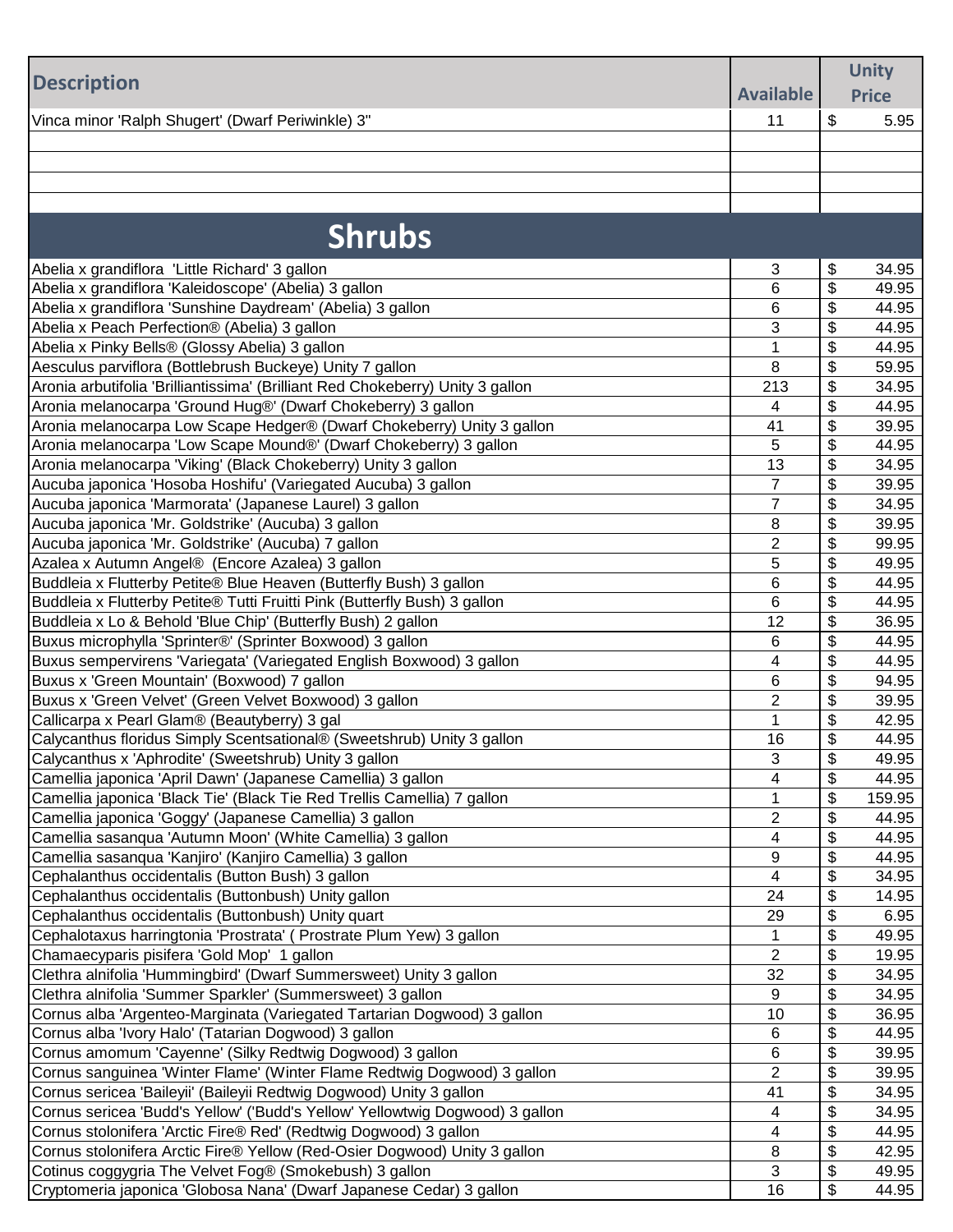|                                                                                                                                       |                              |          | <b>Unity</b>   |
|---------------------------------------------------------------------------------------------------------------------------------------|------------------------------|----------|----------------|
| <b>Description</b>                                                                                                                    | <b>Available</b>             |          | <b>Price</b>   |
| Deutzia gracillis 'Nikko' (Dwarf Slender Deutzia) 3 gallon                                                                            | 5                            | \$       | 39.95          |
| Deutzia gracillis Nikko Blush (Dwarf Slender Deutzia) 3 gallon                                                                        | $\overline{2}$               | \$       | 39.95          |
| Deutzia x Yuki Cherry Blossom® (Pink Deutzia) 3 gallon                                                                                | 2                            | \$       | 49.95          |
| Diervilla rivularis Kodiak® Black (Southern Bush Honeysuckle) Unity 3 gallon                                                          | 27                           | \$       | 46.95          |
| Diervilla sp. Kodiak® Red (Southern Bush Honeysuckle) Unity 3 gallon                                                                  | 49                           | \$       | 46.95          |
| Diervilla x Kodiak® Orange (Southern Bush Honeysuckle) Unity 3 gallon                                                                 | 23                           | \$       | 46.95          |
| Distylium x 'Cinnamon Girl' (Distylium) 3 gallon                                                                                      | 6                            | \$       | 49.95          |
| Distylium x Linebacker™ (Distylium) 3 gallon                                                                                          | 1                            | \$       | 49.95          |
| Distylium x 'Vintage Jade' (Distylium) 3 gallon                                                                                       | 15                           | \$       | 39.95          |
| Distylium Blue Cascade® (Distylium) 3 gallon                                                                                          | 8                            | \$       | 44.95          |
| Distylium 'Coppertone' (Distylium) 3 gallon                                                                                           | $\overline{7}$               | \$       | 49.95          |
| Distylium Emerald Heights® (Distylium) 3 gallon                                                                                       | 15                           | \$       | 44.95          |
| Distylium 'Swing Low' (Distylium) 3 gallon                                                                                            | 7                            | \$       | 49.95          |
| Fothergilla gardenii (Dwarf Fothergilla) Unity 3 gallon                                                                               | 50                           | \$       | 34.95          |
| Fothergilla gardenii 'Mount Airy' (Fothergilla) 3 gallon                                                                              | 10                           | \$       | 44.95          |
| Hamamelis virginiana (American Witch-hazel) 3 gallon                                                                                  | 1                            | \$       | 34.95          |
| Hibiscus moscheutos (Swamp Rose Mallow) LP 50 Unity plug per each                                                                     | 100                          | \$       | 2.95           |
| Hibiscus moscheutos (Swamp Rose Mallow) Unity quart                                                                                   | $\overline{7}$               | \$       | 6.95           |
| Hibiscus syriacus Blue Chiffon® (Rose of Sharon) 3 gallon                                                                             | 22                           | \$       | 44.95          |
| Hibiscus x 'Paraplu Rouge' (Rose of Sharon) 3 gallon                                                                                  | 5                            | \$       | 54.95          |
| Hibiscus x 'Paraplu Violet' (Rose of Sharon) 3 gallon                                                                                 | 5                            | \$       | 54.95          |
| Hydrangea arborescens 'Annabelle' (Smooth Hydrangea) Unity 7 gallon                                                                   | 13                           | \$       | 59.95          |
| Hydrangea arborescens 'Incrediball®' (Smooth Hydrangea) 3 gal                                                                         | 8                            | \$       | 44.95          |
| Hydrangea macrophylla 'Endless Summer Bloomstruck®' (Bigleaf Hydrangea) 3 gallon                                                      | $\overline{7}$               | \$       | 49.95          |
| Hydrangea macrophylla 'Endless Summer Bloomstruck®' (Bigleaf Hydrangea) 7 gallon                                                      | 6                            | \$       | 79.95          |
| Hydrangea macrophylla Endless Summer Twist-n-Shout® (Bigleaf Hydrangea) 3 gallon                                                      | 5                            | \$       | 49.95          |
| Hydrangea macrophylla 'Mariesii Variegata' (Variegated Lacecap Hydrangea) 3 gallon                                                    | 1                            | \$       | 29.95          |
| Hydrangea macrophylla 'Nikko Blue' (Bigleaf Hydrangea) 2 gallon                                                                       | 2                            | \$       | 19.95          |
| Hydrangea macrophylla 'Nikko Blue' (Bigleaf Hydrangea) 3 gallon                                                                       | $\overline{2}$               | \$       | 29.95          |
| Hydrangea paniculata 'Candelabra™' (Panicle Hydrangea) 3 gallon                                                                       | 3                            | \$       | 44.95          |
| Hydrangea paniculata 'Limelight Prime®' (Panicle Hydrangea) 3 gallon                                                                  | 10                           | \$       | 44.95          |
| Hydrangea paniculata 'Little Lime®' (Panicle Hydrangea) 3 gallon                                                                      | 2<br>$\overline{\mathbf{A}}$ | \$       | 49.95          |
| Hydrangea paniculata 'Phantom' (Panicle Hydrangea) 7 gallon                                                                           |                              | \$       | 59.95          |
| Hydrangea paniculata 'Phantom' (Tree Form Hydrangea) 7 gallon                                                                         | 3                            | \$       | 149.95         |
| Hydrangea paniculata 'Pink Diamond' (Panicle Hydrangea) 5 gallon                                                                      | 8                            | \$       | 39.95          |
| Hydrangea paniculata 'Pinky Winky®' (Tree Form Hydrangea) 3 gallon                                                                    | 5                            | \$       | 149.95         |
| Hydrangea paniculata 'Strawberry Sundae®' (Panicle Hydrangea)3 gallon                                                                 | 4<br>43                      | \$<br>\$ | 44.95<br>34.95 |
| Hydrangea quercifolia 'Alice' (Oakleaf Hydrangea) Unity 3 gallon                                                                      | 22                           | \$       | 59.95          |
| Hydrangea quercifolia 'Alice' (Oakleaf Hydrangea) Unity 7 gallon<br>Hydrangea quercifolia 'Gatsby Pink®' (Oakleaf Hydrangea) 3 gallon | 4                            | \$       | 49.95          |
| Hydrangea quercifolia 'Munchkin' (Dwarf Oakleaf Hydrangea) Unity 7 gallon                                                             | 15                           | \$       | 59.95          |
| Hydrangea quercifolia 'Pee Wee' (Dwarf Oakleaf Hydrangea) Unity 3 gallon                                                              | 81                           | \$       | 34.95          |
| Hydrangea quercifolia 'Pee Wee' (Dwarf Oakleaf Hydrangea) Unity 7 gallon                                                              | 13                           | \$       | 59.95          |
| Hydrangea quercifolia 'Ruby Slippers' (Dwarf Oakleaf Hydrangea) Unity 3 gallon                                                        | 33                           | \$       | 34.95          |
| Hydrangea quercifolia 'Ruby Slippers' (Dwarf Oakleaf Hydrangea) Unity 7 gallon                                                        | 19                           | \$       | 59.95          |
| Hydrangea quercifolia 'Snow Queen' (Oakleaf Hydrangea) Unity 3 gallon                                                                 | 30                           | \$       | 34.95          |
| Hydrangea quercifolia 'Snow Queen' (Oakleaf Hydrangea) Unity 7 gallon                                                                 | 20                           | \$       | 59.95          |
| Ilex crenata 'Nigra' (Nigra Compact Japanese Holly) Unity 7 gallon                                                                    | 1                            | \$       | 99.95          |
| Ilex crenata 'Sky Pencil' (Japanese Holly) 3 gallon                                                                                   | 10                           | \$       | 34.95          |
| Ilex crenata 'Snowflake' (Variegated Japanese Holly) 3 gallon                                                                         | 7                            | \$       | 44.95          |
| Ilex crenata 'Steeds' (Steeds Japanese Holly) 3gallon                                                                                 | 1                            | \$       | 44.95          |
| Ilex glabra 'Compacta' (Compact Inkberry) Unity 3 gallon                                                                              | 84                           | \$       | 34.95          |
| Ilex glabra 'Densa' (Densa Inkberry) 3 gallon                                                                                         | 15                           | \$       | 39.95          |
| Ilex glabra 'Densa' (Densa Inkberry) 7 gallon                                                                                         | 1                            | \$       | 79.95          |
| Ilex glabra Gem Box® (Dwarf Inkberry) 7 gallon                                                                                        | 4                            | \$       | 69.95          |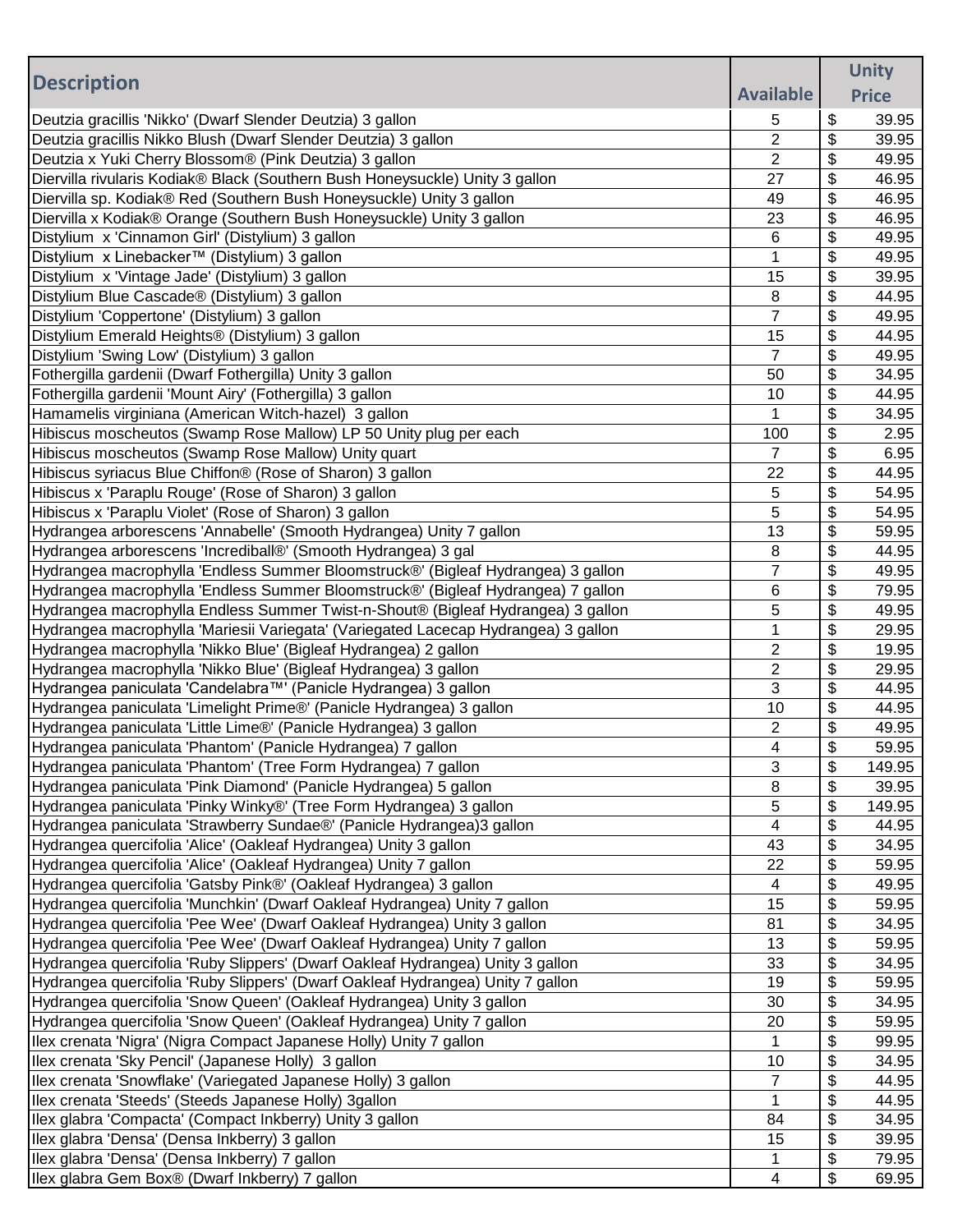|                                                                                                            |                  |          | <b>Unity</b>   |
|------------------------------------------------------------------------------------------------------------|------------------|----------|----------------|
| <b>Description</b>                                                                                         | <b>Available</b> |          | <b>Price</b>   |
| Ilex glabra Gem Box® (Dwarf Inkberry) Unity 3 gallon                                                       | 42               | \$       | 46.95          |
| Ilex glabra 'Shamrock' (Shamrock Inkberry) 3 gallon                                                        | 3                | \$       | 39.95          |
| Ilex glabra Strongbox® (Dwarf Inkberry) Unity 3 gallon                                                     | 57               | \$       | 46.95          |
| Ilex verticillata Berry Heavy® (Winterberry Holly) Unity 3 gallon                                          | 38               | \$       | 39.95          |
| Ilex verticillata Berry Heavy® (Winterberry Holly) Unity 7 gallon                                          | 16               | \$       | 64.95          |
| Ilex verticillata Berry Heavy® Gold (Winterberry Holly) Unity 3 gallon                                     | 42               | \$       | 39.95          |
| Ilex verticillata Berry Heavy® Gold (Winterberry Holly) Unity 7 gallon                                     | 24               | \$       | 64.95          |
| Ilex verticillata Berry Poppins® (Dwarf Winterberry) 3 gallon                                              | 5                | \$       | 49.95          |
| Ilex verticillata Little Goblin® Guy (Dwarf Male Winterberry Holly) Unity 7 gallon                         | 9                | \$       | 65.95          |
| Ilex verticillata Little Goblin® Orange (Dwarf Winterberry Holly) Unity 3 gallon                           | $\overline{2}$   | \$       | 39.95          |
| Ilex verticillata Little Goblin® Orange (Dwarf Winterberry Holly) Unity 7 gallon                           | $\overline{7}$   | \$       | 65.95          |
| Ilex verticillata Mr. Poppins® (Dwarf Male Winterberry Holly) Unity 3 gallon                               | 58               | \$       | 39.95          |
| Ilex verticillata Mr. Poppins® (Dwarf Male Winterberry Holly) Unity 7 gallon                               | 10               | \$       | 64.95          |
| Ilex verticillata 'Southern Gentleman' (Male Winterberry) Unity 3 gallon                                   | 4                | \$       | 34.95          |
| Ilex verticillata 'Southern Gentleman' (Male Winterberry) Unity 7 gallon                                   | 7                | \$       | 59.95          |
| Ilex verticillata 'Sparkleberry' (Winterberry) 3 gallon                                                    | 2                | \$       | 34.95          |
| Ilex verticillata 'Very Berry' (Very Berry Winterberry Holly) 6/8'                                         | 1                | \$       | 225.00         |
| Ilex verticillata 'Winter Red' (Winterberry Holly) Unity 3 gallon                                          | 37               | \$       | 34.95          |
| Ilex verticillata 'Winter Red' (Winterberry Holly) Unity 7 gallon                                          | 18               | \$       | 59.95          |
| Ilex vomitoria Bordeaux® (Dwarf Yaupon Holly) 3 gallon                                                     | $\overline{2}$   | \$       | 34.95          |
| Ilex vomitoria 'Schillings' (Dwarf Yaupon Holly) 3 gallon                                                  | 1                | \$       | 34.95          |
| Itea virginica 'Henry's Garnet' (Sweetspire) 3 gallon                                                      | 18               | \$       | 34.95          |
| Itea virginica 'Henry's Garnet' (Sweetspire) Unity 3 gallon                                                | 5                | \$       | 34.95          |
| Itea virginica Little Henry® (Dwarf Sweetspire) 3 gallon                                                   | 3                | \$       | 34.95          |
| Itea virginica Little Henry® (Dwarf Sweetspire) Unity 3 gallon                                             | 3                | \$       | 34.95          |
| Juniperus chinensis 'Angelica Blue' (Angelica Blue Juniper) 3 gallon                                       | 8                | \$       | 39.95          |
| Juniperus virginiana 'Grey Owl' (Grey Owl Juniper) 3 gallon                                                | 10               | \$       | 39.95          |
| Kalmia latifolia 'Olympic Fire' (Mountain Laurel) 5 gallon                                                 | $\overline{2}$   | \$       | 59.95          |
| Kalmia latifolia 'Sarah' (Mountain Laurel) 5 gallon                                                        | 1                | \$       | 59.95          |
| Lagerstroemia indica Center Stage® Red (Crape Myrtle) 3 gallon                                             | 5                | \$<br>\$ | 44.95          |
| Lagerstroemia indica Purple Magic™ (Semi-Dwarf Crape Myrtle) 3 gallon                                      | 2                |          | 39.95<br>39.95 |
| Lagerstroemia indica Rikki Tikki® Pink (Dwarf Crape Myrtle) 3 gallon                                       | 1                | \$<br>\$ | 44.95          |
| Leucothoe keiskei Burning Love™ (Coast Leucothoe) 3 gallon<br>Mahonia bealei (Oregon Grape Holly) 3 gallon | $\overline{2}$   | \$       | 44.95          |
| Myrica cerifera (Southern Wax Myrtle) 3 gallon                                                             | 11               | \$       | 34.95          |
| Myrica cerifera (Southern Wax Myrtle) 7 gallon                                                             | 1                | \$       | 84.95          |
| Myrica cerifera 'Don's Dwarf' (Dwarf Southern Waxmyrtle) 3 gallon                                          | 3                | \$       | 34.95          |
| Myrica/Morella cerifera (Southern Waxmyrtle) 15 gallon                                                     | 8                | \$       | 189.95         |
| Myrica/Morella pennsylvanica (Northern Bayberry) 4/5'                                                      | 5                | \$       | 119.95         |
| Myrica/Morella pensylvanica (Northern Bayberry) 3 gallon                                                   | 13               | \$       | 34.95          |
| Osmanthus heterophyllus 'Goshiki' (Variegated False Holly) 3 gallon                                        | 1                | \$       | 39.95          |
| Osmanthus heterophyllus 'Goshiki' (Variegated False Holly) 5 gallon                                        | 2                | \$       | 54.95          |
| Osmanthus heterophyllus Gulftide (Gulftide Osmanthus) 7 gallon                                             | 1                | \$       | 84.95          |
| Osmanthus heterophyllus Party Lights™ (Variegated False Holly) 3 gallon                                    | 10               | \$       | 39.95          |
| Osmanthus heterophyllus 'Sasaba' 10 gallon                                                                 | 5                | \$       | 169.95         |
| Osmanthus x fortunei (Fortune's Osmanthus) 5'                                                              | 3                | \$       | 349.95         |
| Osmanthus x fortunei (Fortune's Osmanthus) 6'                                                              | 1                | \$       | 429.95         |
| Osmanthus x fortunei 'Fruitlandi' (Fortune's Fruitland Osmanthus) 3 gallon                                 | 2                | \$       | 34.95          |
| Physocarpus opulifolius Little Joker® (Dwarf Ninebark) 3 gallon                                            | 5                | \$       | 49.95          |
| Physocarpus opulifolius Summer Wine® (Ninebark) Unity 3 gallon                                             | 61               | \$       | 46.95          |
| Physocarpus opulifolius Tiny Wine® (Ninebark) 3 gallon                                                     | 3                | \$       | 49.95          |
| Pinus mugo pumilio (Dwarf Mugo Pine) 3 gallon                                                              | 5                | \$       | 44.95          |
| Prunus laurocerasus 'Chestnut Hill' (Chestnut Hill Cherry Laurel) 3 gallon                                 | 2                | \$       | 36.95          |
| Prunus laurocerasus 'Otto Luyken' (Cherry Laurel) Unity 7 gallon                                           | $\overline{2}$   | \$       | 99.95          |
| Prunus laurocerasus 'Schipkaensis' (Skip Cherry Laurel) 3 gallon                                           | 10               | \$       | 69.95          |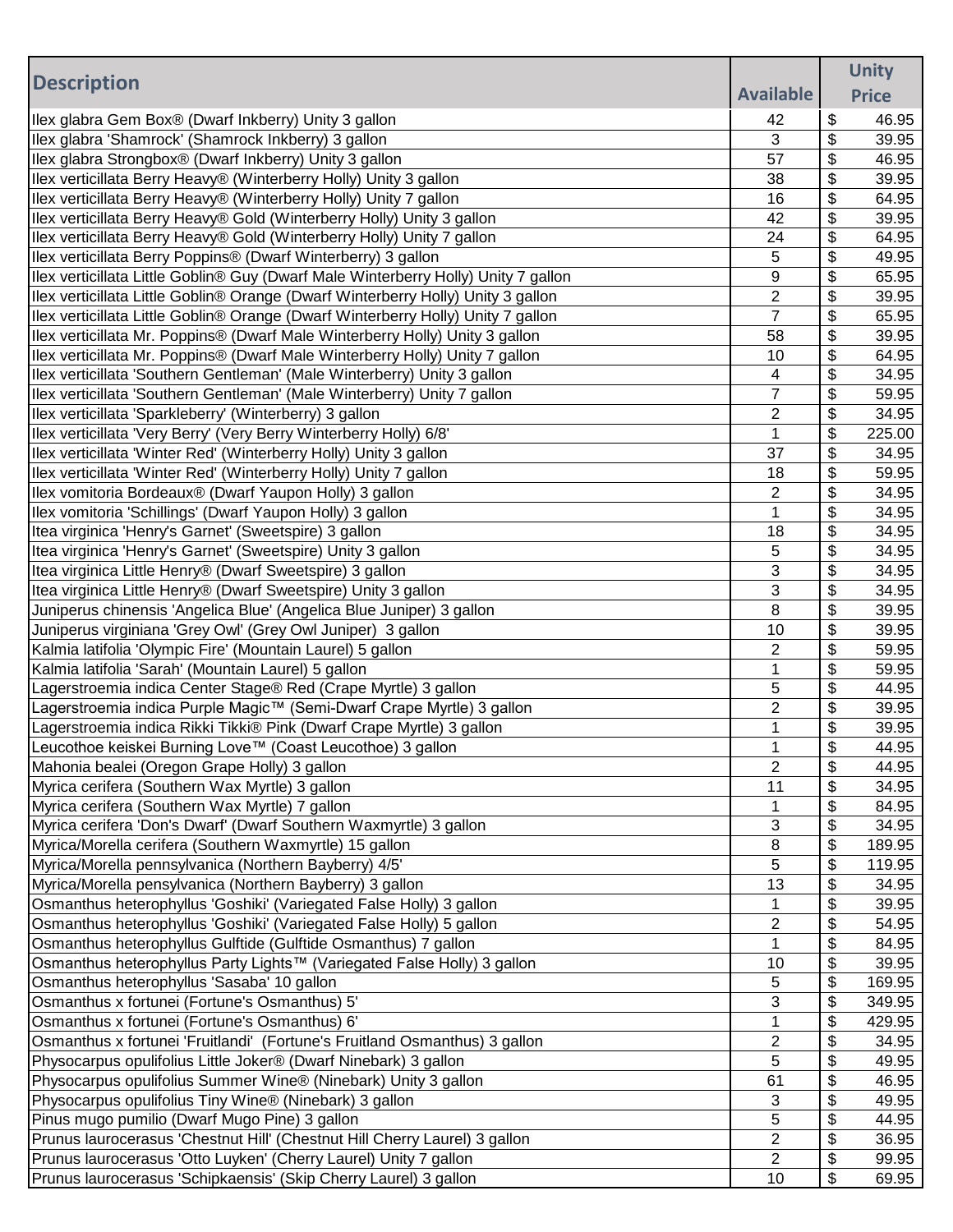|                                                                                         |                  | <b>Unity</b> |
|-----------------------------------------------------------------------------------------|------------------|--------------|
| <b>Description</b>                                                                      | <b>Available</b> | <b>Price</b> |
| Rhododendron catawbiense 'Grandiflorum' (Catawba Rhododendron) 3 gallon                 | 1                | \$<br>44.95  |
| Rhododendron 'Nova Zembla' (Evergreen Rhododendron) 3 gallon                            | 4                | \$<br>44.95  |
| Rhododendron x 'Autumn Carnation' (Encore Azalea) 3 gallon                              | 1                | \$<br>49.95  |
| Rhododendron x 'Autumn Embers' (Encore Azalea) 3 gallon                                 | 6                | \$<br>49.95  |
| Rhododendron x 'Roseum Pink' (Pink Rhododendron) 3 gallon                               | 5                | \$<br>44.95  |
| Rhus aromatica 'Gro-Low' (Fragrant Sumac) Unity 2 gallon                                | 83               | \$<br>25.95  |
| Rosa x Blushing Knock Out® (Shrub Rose) 3 gallon                                        | 5                | \$<br>39.95  |
| Rosa x Coral Knock Out® (Shrub Rose) 3 gallon                                           | $\overline{2}$   | \$<br>39.95  |
| Rosa x White Drift® (Groundcover Rose) 3 gallon                                         | 1                | \$<br>49.95  |
| Rubus 'Arapaho' 2 gallon (Blackberry)                                                   | 3                | \$<br>24.95  |
| Rubus 'Fall Gold' (Gold Raspberry) 1 gallon                                             | 5                | \$<br>12.95  |
| Rubus 'Heritage' 1 gallon (Everbearing Raspberry)                                       | 1                | \$<br>12.95  |
| Rubus 'Meeker' (Meeker Raspberry) 1 gallon                                              | 5                | \$<br>12.95  |
| Rubus 'Williamette' (Williamette Raspberry) 1 gallon                                    | 5                | \$<br>12.95  |
| Rubus x Prime-Ark® 45 (Blackberry) 1 gallon                                             | 9                | \$<br>16.95  |
| Rubus x Prime-Ark® Freedom (Thornless Blackberry) 1 gallon                              | $\overline{7}$   | \$<br>16.95  |
| Sambucus canadensis (Elderberry) 3 gallon                                               | 6                | \$<br>29.95  |
| Sambucus racemosa Lemony Lace® (Elderberry) 3 gallon                                    | 1                | \$<br>34.95  |
| Spiraea alba (Meadow-sweet) 3 gallon                                                    | 6                | \$<br>29.95  |
| Spiraea japonica Little Princess (Little Princess Spirea) 3 gallon                      | 1                | \$<br>39.95  |
| Spiraea japonica 'Neon Flash' 3 gallon                                                  | $\overline{7}$   | \$<br>34.95  |
| Spirea japonica 'Magic Carpet' (Spirea) 3 gallon                                        | 3                | \$<br>41.20  |
| Spirea x vanhouttei (Vanhoutte Spirea) 3 gallon                                         | $\overline{7}$   | \$<br>34.95  |
| Symphoricarpus sp. Proud Berry® (Coralberry) 1 gallon                                   | 3                | \$<br>24.95  |
| Syringa x Bloomerang® Dark Purple (Reblooming Lilac) 3 gallon                           | 1                | \$<br>44.95  |
| Taxus baccata 'Repandens' (Spreading English Yew) 3 gallon                              | 5                | \$<br>59.95  |
| Thuja occidentalis 'Golden Globe' (Arborvitae) 3 gallon                                 | 4                | \$<br>34.95  |
| Thuja occidentalis Mr. Bowling Ball® (Dwarf Arborvitae) 3 Gallon                        | 7                | \$<br>34.95  |
| Vaccinium ashei 'Brightwell' (Brightwell Rabbiteye Blueberry early-mid season) 3 gallon | 3                | \$<br>39.95  |
| Vaccinium ashei 'Premier' (Premier Rabbiteye Blueberry early season) 3 gallon           | 5                | \$<br>39.95  |
| Vaccinium corymbosum 'Blue Jay' (Highbush Blueberry) 3 gallon                           | $\overline{2}$   | \$<br>39.95  |
| Viburnum awabuki Chindo (Chindo Viburnum) 3 gallon                                      | 1                | \$<br>34.95  |
| Viburnum awabuki 'Chindo' (Sweet Viburnum) 15 gallon                                    | 5                | \$<br>189.95 |
| Viburnum awabuki 'Chindo' (Sweet Viburnum) 7 gallon                                     | 15               | \$<br>89.95  |
| Viburnum burkwoodii (Burkwood Viburnum) 3 gallon                                        | 5                | \$<br>34.95  |
| Viburnum cassinoides Lil' Ditty® (Dwarf Witherod Viburnum) Unity 3 gallon               | 25               | \$<br>44.95  |
| Viburnum cassinoides Lil' Ditty® (Dwarf Witherod Viburnum) Unity 7 gallon               | 12               | \$<br>65.95  |
| Viburnum dentatum Blue Muffin® (Arrowwood Viburnum) Unity 3 Gallon                      | 62               | \$<br>42.95  |
| Viburnum dentatum Chicago Lustre® (Arrowwood Viburnum) Unity 3 gallon                   | 78               | \$<br>36.95  |
| Viburnum nudum Brandywine™ (Smooth Witherod) Unity 3 gallon                             | 53               | \$<br>39.95  |
| Viburnum nudum Brandywine™ (Smooth Witherod) Unity 7 gallon                             | 5                | \$<br>65.95  |
| Viburnum nudum 'Winterthur' (Smooth Witherod) Unity 3 gallon                            | 66               | \$<br>34.95  |
| Viburnum nudum 'Winterthur' (Winterthur Smooth Witherod) Unity 7 gallon                 | 13               | \$<br>59.95  |
| Viburnum odoratissimum Coppertop® (Sweet Viburnum) 7 gallon                             | 1                | \$<br>79.95  |
| Viburnum plicatum tomentosum 'Shasta' (Shasta Double-file Viburnum) 24-30"              | $\overline{c}$   | \$<br>59.95  |
| Viburnum setigerum (Tea Viburnum) 4/5'                                                  | 5                | \$<br>149.95 |
| Viburnum x Shiny Dancer® (Viburnum) 3 gallon                                            | 4                | \$<br>44.95  |
| Weigela florida 'Sonic Bloom® Pink' (Reblooming Weigela) 3 gallon                       | 4                | \$<br>44.95  |
| Weigela florida 'Wine & Roses®' 3 gallon                                                | 15               | \$<br>44.95  |
|                                                                                         |                  |              |
|                                                                                         |                  |              |
|                                                                                         |                  |              |
| <b>Trees</b>                                                                            |                  |              |
| Acer palmatum 'Bloodgood' (Bloodgood Japanese Maple) 10 gallon                          | 1                | \$<br>269.95 |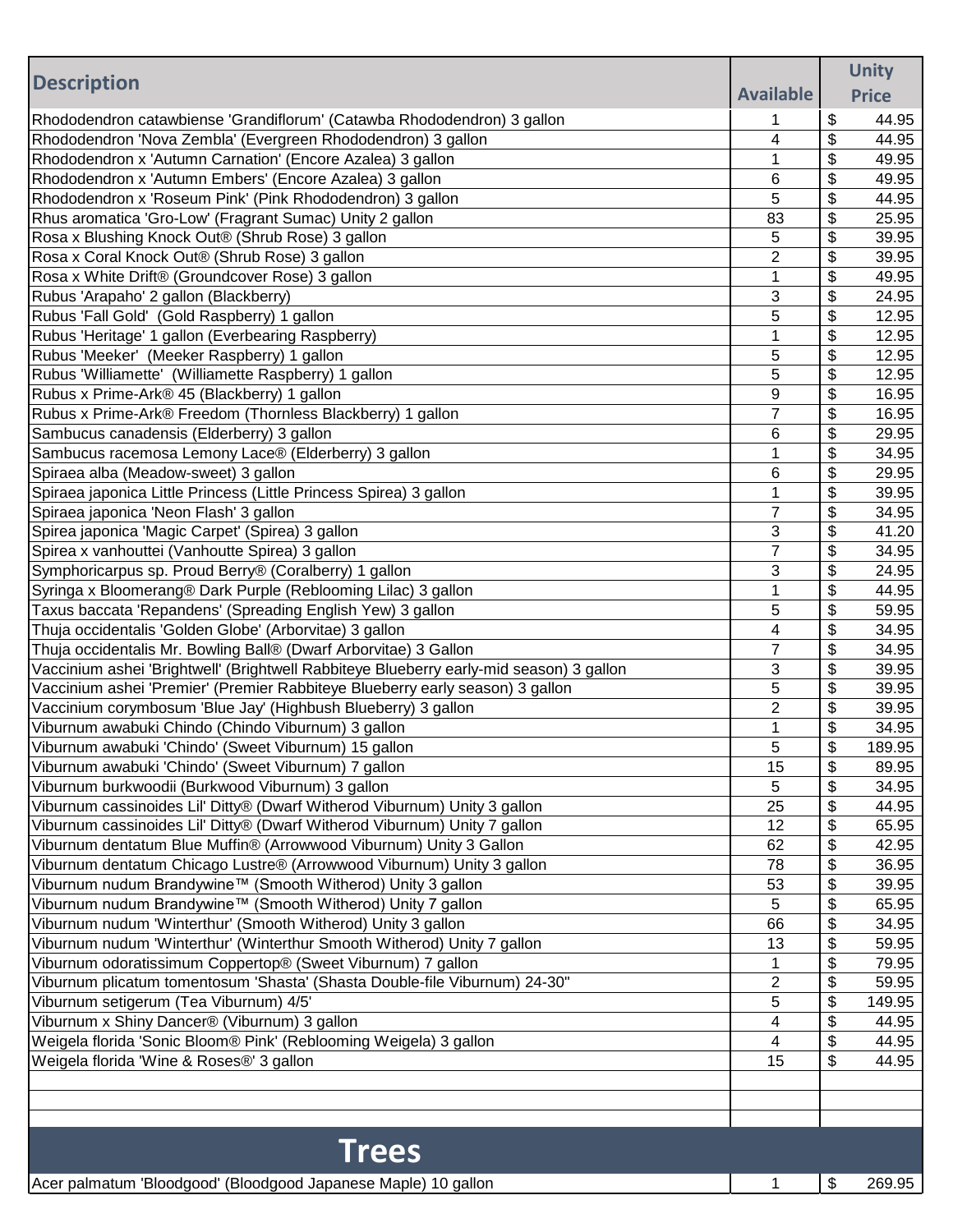|                                                                                                                                       |                  |          | <b>Unity</b>     |
|---------------------------------------------------------------------------------------------------------------------------------------|------------------|----------|------------------|
| <b>Description</b>                                                                                                                    | <b>Available</b> |          | <b>Price</b>     |
| Acer palmatum dissectum 'Red Dragon' (Japanese Maple) 15 gallon                                                                       | 1                | \$       | 324.95           |
| Acer palmatum 'Sango Kaku' (Coral Bark Japanese Maple) 15 gallon                                                                      | 3                | \$       | 399.95           |
| Acer palmatum 'Spring Delight' (Spring Delight Japanese Maple) 7 gallon                                                               | 1                | \$       | 339.95           |
| Acer palmatum var. dissectum 'Inaba-Shidare' (Japanese Maple) 7 gallon                                                                | 4                | \$       | 199.95           |
| Acer palmatum var. dissectum 'Tamukeyama' (Japanese Maple) 7 gallon                                                                   | 4                | \$       | 199.95           |
| Acer rubrum (Red Maple) Unity 15 gallon                                                                                               | 1                | \$       | 189.95           |
| Acer rubrum 'October Glory' (October Glory Red Maple) 25 gallon                                                                       | 2                | \$       | 279.95           |
| Acer rubrum 'October Glory' (Red Maple) Unity 15 gallon                                                                               | 1                | \$       | 189.95           |
| Acer rubrum 'Red Sunset' (Red Sunset Red Maple) Unity 15 gallon                                                                       | 14               | \$       | 189.95           |
| Acer rubrum 'Sun Valley' (Red Maple) 7 gallon                                                                                         | 5                | \$       | 129.95           |
| Acer saccharum 'Autumn Fest' (Sugar Maple) 25 gallon                                                                                  | 3                | \$       | 299.95           |
| Amelanchier canadensis (Serviceberry) 3 gallon                                                                                        | 10               | \$       | 54.95            |
| Amelanchier canadensis (Shadblow Serviceberry) 15 gallon                                                                              | $\overline{2}$   | \$       | 174.95           |
| Amelanchier laevis (Alleghany Serviceberry) 7 gallon                                                                                  | 6                | \$       | 124.95           |
| Amelanchier x Spring Flurry® (Serviceberry) 7 gallon                                                                                  | 1                | \$       | 121.95           |
| Betula nigra (River Birch) Unity 15 gallon                                                                                            | 9                | \$       | 159.95           |
| Betula nigra Dura Heat® (River Birch) 15 gallon                                                                                       | 3                | \$       | 179.95           |
| Betula nigra Heritage® (River Birch) 20 gallon                                                                                        | 6                | \$       | 249.95           |
| Betula nigra Heritage® (River Birch) Unity 15 gallon (10-11') multi-stem                                                              | $\overline{2}$   | \$       | 179.95           |
| Betula nigra Heritage® (River Birch) Unity 15 gallon (9-10') multi-stem                                                               | 4                | \$       | 179.95           |
| Betula nigra Heritage® (River Birch) Unity 25 gallon                                                                                  | 4                | \$       | 229.95           |
| Carpinus caroliniana (American Hornbeam) 1.5/2" caliper                                                                               | 5                | \$       | 329.95           |
| Carpinus caroliniana (American Hornbeam) Unity 15 gallon                                                                              | 5                | \$       | 149.95           |
| Cedrus atlantica 'Glauca Pendula' (Weeping Blue Atlas Cedar)                                                                          | 1                | \$       | 495.95           |
| Cercis canadensis 'Forest Pansy' (Forest Pansy Redbud) 15 gallon                                                                      | 6                | \$       | 214.95           |
| Cercis canadensis 'Oklahoma' (Eastern Redbud) 2" caliper                                                                              | 2                | \$       | 349.95           |
| Cercis canadensis 'Oklahoma' (Eastern Redbud) 3" caliper                                                                              | 2                | \$       | 429.95           |
| Chamaecyparis obtusa 'Filicoides' (Fernspray Hinoki Cypress) 8-10'                                                                    | 2                | \$       | 495.95           |
| Chionanthus virginicus (Fringetree) 15 gallon                                                                                         | 6                | \$       | 199.95           |
| Cornus alternifolia 'Golden Shadow' (Pagoda Dogwood) Unity 3 gallon                                                                   | 6                | \$       | 54.95            |
| Cornus florida 'Appalachian Snow' (Appalachian Snow Dogwood) 7 gallon                                                                 | 8                | \$       | 129.95           |
| Cornus florida 'Cherokee Brave' (Cherokee Brave Dogwood) 7 gallon                                                                     | 1                | \$       | 129.95           |
| Cornus florida 'Cherokee Chief' (Dogwood) Unity 7 gallon                                                                              | $\overline{2}$   | \$       | 129.95           |
| Cornus florida 'Cherokee Princess' (Cherokee Princess Dogwood) 7 gallon                                                               | 1                | \$       | 129.95           |
| Cornus florida 'Red Pygmy' (Dwarf Pink Dogwood) 7 gallon<br>Crataegus crus-galli inermis (Thornless Cockspur Hawthorne) 15 gallon     | 6                | \$       | 119.95           |
|                                                                                                                                       | 5                | \$       | 189.95           |
| Crataegus phaenopyrum (Washington Hawthorn) 15 gallon                                                                                 | 5<br>5           | \$<br>\$ | 189.95<br>354.95 |
| Crataegus viridis 'Winter King' (Green Hawthorn) 2" caliper<br>Crataegus viridus 'Winter King' (Winter King Green Hawthorn) 15 gallon | 5                | \$       | 189.95           |
| Cryptomeria japonica 'Black Dragon' (Japanese Cedar) 3 gallon                                                                         | 5                | \$       | 44.95            |
| Cryptomeria japonica 'Radicans' (Japanese Cedar) 7 gallon                                                                             | 5                | \$       | 99.95            |
| Cryptomeria japonica 'Yoshino' (Japanese Cedar) 7 gallon                                                                              | 7                | \$       | 124.95           |
| Cryptomeria japonica 'Yoshino' (Yoshino Japanese Cedar) 3 gallon                                                                      | 4                | \$       | 44.95            |
| Fagus grandiflora (American Beech) 7 gallon                                                                                           | 1                | \$       | 129.95           |
| Ficus carica 'Brown Turkey' (Brown Turkey Fig) 3 gallon                                                                               | 9                | \$       | 44.95            |
| Ficus carica Brown Turkey (Brown Turkey Fig) 5 gallon                                                                                 | 1                | \$       | 63.95            |
| Ficus carica 'Celeste' (Celeste Fig) 3 gal                                                                                            | 9                | \$       | 44.95            |
| Ficus carica Negronne (Negronne Fig) 5 gallon                                                                                         | 3                | \$       | 63.95            |
| Ficus carica 'Violette de Bordeaux' (Fig) 3 gal                                                                                       | 6                | \$       | 44.95            |
| Ginkgo biloba Princeton Sentry® (Male Maidenhair Tree) 15 gallon                                                                      | $\overline{7}$   | \$       | 259.95           |
| Heptacodium miconioides (Seven Son Flower) 14/16'                                                                                     | 3                | \$       | 529.95           |
| Hydrangea paniculata 'Quick Fire®' (Tree Form Hydrangea) 7 gallon                                                                     | 1                | \$       | 149.95           |
| Ilex opaca 'Satyr Hill' (Satyr Hill American Holly) 6/7' potted up 4/26/21                                                            | 1                | \$       | 424.95           |
| Ilex opaca 'Satyr Hill' (American Holly) 15 gallon                                                                                    | 5                | \$       | 199.95           |
| Ilex opaca 'Satyr Hill' (American Holly) Unity 3 gallon                                                                               | 6                | \$       | 54.95            |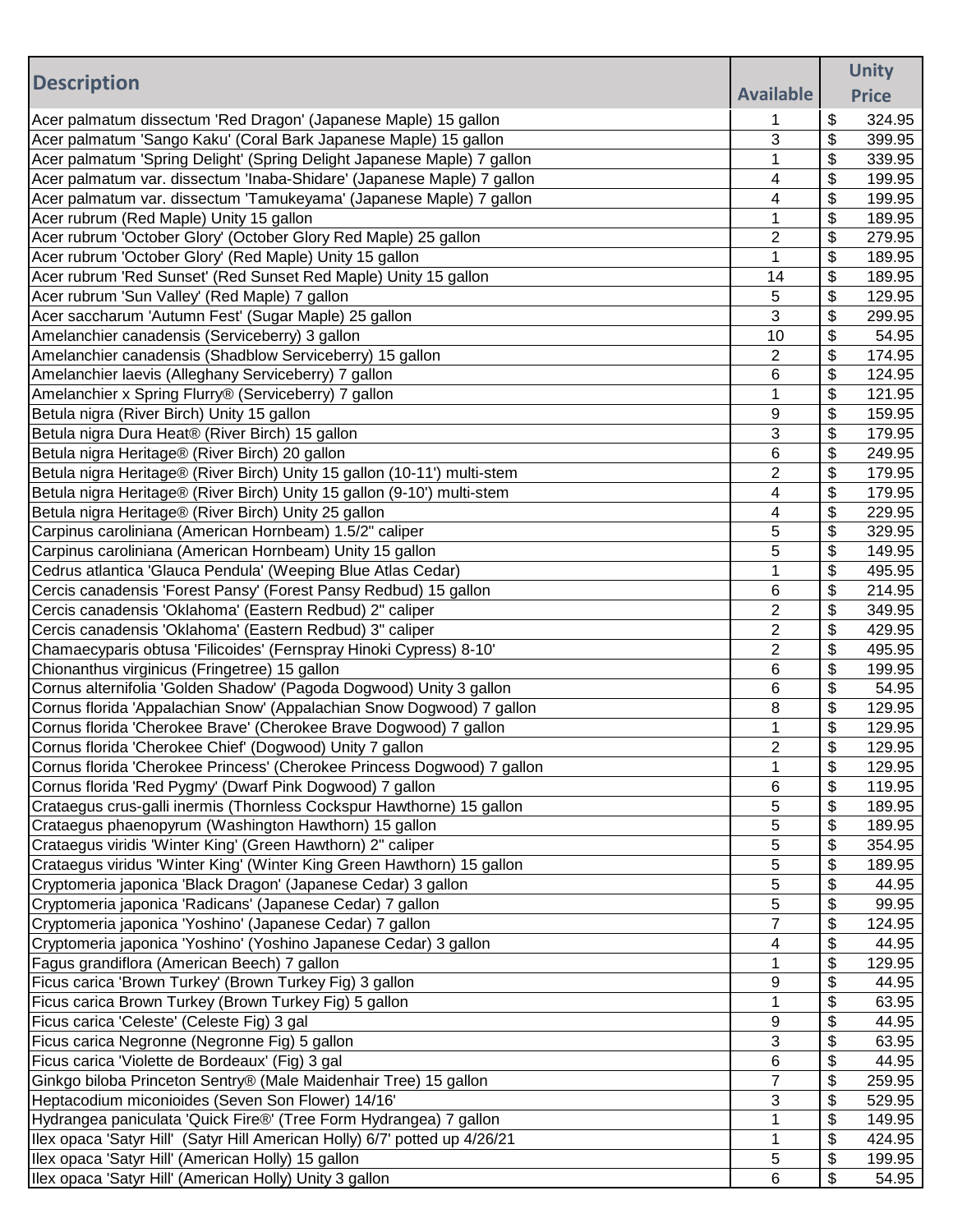|                                                                                           |                  | <b>Unity</b> |
|-------------------------------------------------------------------------------------------|------------------|--------------|
| <b>Description</b>                                                                        | <b>Available</b> | <b>Price</b> |
| Ilex x attenuata 'Fosterii' (Foster's Holly) 7/8'                                         | 4                | \$<br>474.95 |
| Ilex x 'Emily Bruner' (Emily Bruner Holly) 6/7'                                           | 5                | \$<br>429.95 |
| Ilex x 'Nellie R. Stevens' ('Nellie R. Stevens' Holly) 15 gallon                          | 4                | \$<br>299.95 |
| Ilex x 'Nellie R. Stevens' (Nellie R. Stevens Holly) 5/6'                                 | 6                | \$<br>399.95 |
| Ilex x 'Nellie R. Stevens' ('Nellie R. Stevens' Holly) 7 gallon                           | 5                | \$<br>94.95  |
| Ilex x 'Nellie Stevens' (Nellie Stevens Holly) Unity 3 gallon                             | 28               | \$<br>42.95  |
| Ilex x Oak Leaf™ (Red Holly) 15 gallon                                                    | 5                | \$<br>199.95 |
| Juniperus chinensis (Spartan Juniper) 6/8'                                                | 3                | \$<br>224.95 |
| Juniperus virginiana (Eastern Red Cedar) Unity 3 Gallon                                   | 1                | \$<br>54.95  |
| Juniperus virginiana 'Brodie' (Eastern Red Cedar) 15 gallon                               | 1                | \$<br>234.95 |
| Juniperus virginiana 'Brodie' (Eastern Red Cedar) 3 gallon                                | 13               | \$<br>59.95  |
| Juniperus virginiana 'Emerald Feather' (Emerald Feather Eastern Red Cedar) 5/6' 20 gallon | $\overline{2}$   | \$<br>289.95 |
| Lagerstroemia indica Black Diamond® Shell Pink™ (Crape Myrtle) 3 gallon                   | 4                | \$<br>69.95  |
| Lagerstroemia indica 'Dynamite' (Dynamite Crape Myrtle) 7 gallon                          | 11               | \$<br>79.95  |
| Lagerstroemia indica 'Hopi' (Hope Crape Myrtle) 7 gallon                                  | 6                | \$<br>79.95  |
| Lagerstroemia indica 'Natchez' (Natchez Crape Myrtle) 15 gallon                           | 5                | \$<br>159.95 |
| Lagerstroemia indica Pink Velour® (Crape Myrtle) 3 gallon                                 | 1                | \$<br>49.95  |
| Lagerstroemia indica 'Sioux' (Sioux Crape Myrtle)7 gallon                                 | 1                | \$<br>59.95  |
| Magnolia grandiflora 'Bracken's Brown Beauty' 8/9 feet                                    | 3                | \$<br>449.95 |
| Magnolia grandiflora 'Edith Bogue' (Edith Bogue Southern Magnolia) 20 gal 7/8'            | $\mathbf 1$      | \$<br>359.95 |
| Magnolia grandiflora 'Kay Parris' (Kay Parris Southern Magnolia) 15 Gallon                | 5                | \$<br>299.95 |
| Magnolia grandiflora 'Little Gem' (Southern Magnolia) 10 gallon                           | 5                | \$<br>164.95 |
| Magnolia soulangeana 'Jane' (Saucer Magnolia) 7 gallon                                    | 3                | \$<br>94.95  |
| Magnolia virginiana (Sweetbay Magnolia) 15 gallon                                         | 4                | \$<br>199.95 |
| Magnolia virginiana (Sweetbay Magnolia) 3 gallon                                          | 18               | \$<br>54.95  |
| Magnolia virginiana (Sweetbay Magnolia) 5 gallon                                          | 1                | \$<br>69.95  |
| Magnolia virginiana (Sweetbay Magnolia) 7 gallon                                          | 1                | \$<br>129.95 |
| Magnolia virginiana (Sweetbay Magnolia) Unity 7 gallon                                    | 2                | \$<br>129.95 |
| Malus pumila 'Arkansas Black' (Arkansas Black Apple) 5 gallon                             | 4                | \$<br>89.95  |
| Malus pumila 'Winesap' (Winesap Apple) 5 gallon                                           | 5                | \$<br>89.95  |
| Nyssa sylvatica 'Wildfire'( Blackgum) 10 gallon                                           | 2                | \$<br>174.95 |
| Ostrya virginiana (American Hophornbeam) 7 gal                                            | 1                | \$<br>149.95 |
| Oxydendrum arboreum (Sourwood) 7 gallon                                                   |                  | \$<br>89.95  |
| Pinus bungeana (Lacebark Pine) 8/10' in Cedar Box                                         | 1                | \$<br>389.95 |
| Pinus taeda (Loblolly Pine) 15 gallon                                                     | 2                | \$<br>199.95 |
| Pinus taeda (Loblolly Pine) 5 gallon                                                      | 1                | \$<br>54.95  |
| Pinus taeda (Loblolly Pine) 7 gallon                                                      | 3                | \$<br>124.95 |
| Pinus taeda (Loblolly Pine) Unity 3 Gallon                                                |                  | \$<br>54.95  |
| Pinus taeda (Loblolly Pine) Unity 7 gal                                                   | 1                | \$<br>124.95 |
| Pinus virginiana (Virginia Pine) Unity 3 Gallon                                           | 6                | \$<br>34.95  |
| Platanus x acerifolia Exclamation (Exclamation London Plane Tree) 8/10' 15 gallon         | 4                | \$<br>179.95 |
| Prunus cerasifera 'Krauter Vesuvius' (Flowering Plum) 7 gallon                            | 4                | \$<br>129.95 |
| Prunus Persica 'August Prince VT' (Yellow Peach) 5 gallon                                 | 8                | \$<br>44.95  |
| Prunus Persica 'Blaze Prince' (Yellow Peach) 5 gallon                                     | $\overline{2}$   | \$<br>44.95  |
| Prunus Persica 'Juneprince' (Yellow Peach) 5 gallon                                       | 7                | \$<br>44.95  |
| Prunus Persica 'Red Top' (Yellow Peach) 5 gallon                                          | 6                | \$<br>44.95  |
| Prunus Persica 'Redskin VT' (Yellow Peach) 5 gallon                                       | 8                | \$<br>44.95  |
| Prunus Persica 'Rubyprince' (Yellow Peach) 7 gallon                                       | 2                | \$<br>59.95  |
| Prunus Persica 'Ruston Red' (Yellow Peach) 5 gallon                                       | $\overline{2}$   | \$<br>44.95  |
| Prunus Persica 'Snow Brite' (White Peach) 5 gallon                                        | 1                | \$<br>44.95  |
| Prunus serrulata 'Kwanzan' (Kwanzan Cherry) 2/2.5" caliper                                | 3                | \$<br>289.95 |
| Prunus subhirtella 'Pendula' (Weeping Higan Cherry) 25 gallon                             | 3                | \$<br>339.95 |
| Prunus x Snow Fountains® (Weeping Higan Cherry) 7 gallon                                  | 1                | \$<br>129.95 |
| Prunus x yedoensis 'Akebono' (Yoshino Flowering Cherry) 1.75" caliper                     | 3                | \$<br>264.95 |
| Pyrus communis 'Bartlett' (European Pear) 5 gallon                                        | 6                | \$<br>89.95  |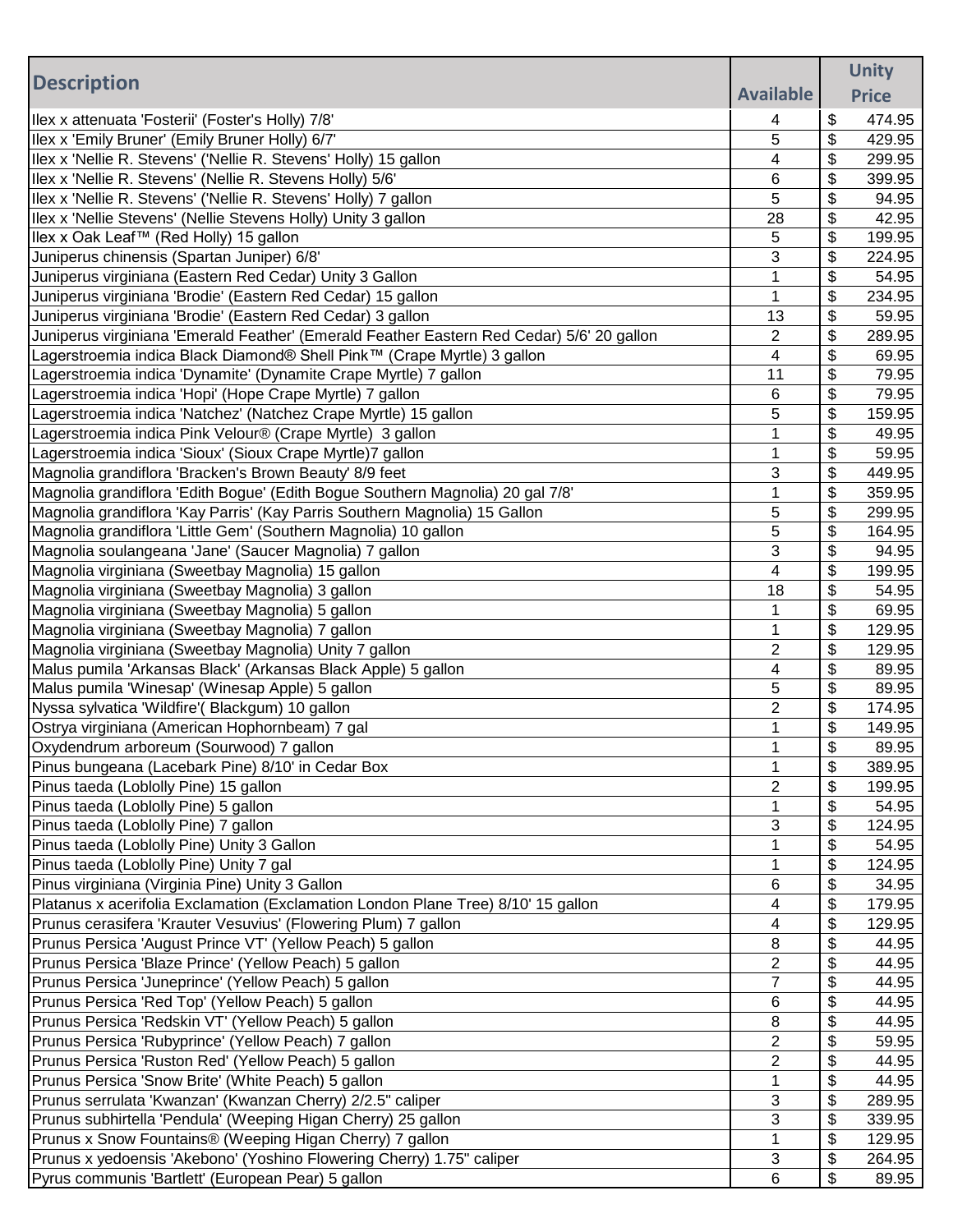|                                                                                             | <b>Unity</b>     |    |              |
|---------------------------------------------------------------------------------------------|------------------|----|--------------|
| <b>Description</b>                                                                          | <b>Available</b> |    | <b>Price</b> |
| Pyrus communis 'Kieffer' (Kieffer Pear dwarf) 7 gallon                                      |                  | \$ | 75.95        |
| Pyrus communis 'Moonglow' (Moonglow Pear dwarf) 7 gallon                                    | $\overline{7}$   | \$ | 79.95        |
| Pyrus communis 'Red D'anjou' (European Pear) 5 gallon                                       | $\overline{2}$   | \$ | 89.95        |
| Quercus alba (White Oak) 15 gallon                                                          | 3                | \$ | 189.95       |
| Quercus lyrata (Overcup Oak) Unity 7 gallon                                                 | 9                | \$ | 124.95       |
| Quercus michauxii (Swamp Chestnut Oak) Unity 7 gal                                          | $\overline{7}$   | \$ | 124.95       |
| Quercus nigra (Water Oak) Unity 7 gallon                                                    | 10               | \$ | 124.95       |
| Quercus nuttallii (Nuttall Oak) 15 Gallon                                                   | 5                | \$ | 199.95       |
| Quercus palustris (Pin Oak) Unity 15 gallon                                                 | 1                | \$ | 169.95       |
| Quercus palustris (Pin Oak) Unity 7 gallon                                                  | 1                | \$ | 124.95       |
| Quercus phellos (Willow Oak) 25 gallon                                                      | 4                | \$ | 289.95       |
| Quercus phellos (Willow Oak) 3 gallon                                                       | 1                | \$ | 34.95        |
| Quercus phellos (Willow Oak) Unity 7 gallon                                                 | $\overline{7}$   | \$ | 124.95       |
| Quercus robar x bicolor 'Long' (Regal Prince Columnar Oak) 4.5/5" caliper                   | $\overline{2}$   | \$ | 799.95       |
| Quercus rubra (Red Oak) Unity 7 gal                                                         | 3                | \$ | 124.95       |
| Quercus velutina (Black Oak) 2/2.5" caliper                                                 | 1                | \$ | 384.95       |
| Rhus aromatica (Fragrant Sumac) Unity 3 gal                                                 | 20               | \$ | 24.95        |
| Rhus typhina (Staghorn Sumac) Unity 3 gallon                                                | 16               | \$ | 27.95        |
| Salix babylonica (Babylon Weeping Willow) 5 Gallon                                          | 9                | \$ | 94.95        |
| Taxodium distichum (Bald Cypress) 7 gallon                                                  | 13               | \$ | 99.95        |
| Thuja occidentalis 'Emerald Green' (American Arborvitae) 20 gallon                          | $\overline{7}$   | \$ | 224.95       |
| Thuja occidentalis 'Emerald Green' (American Arborvitae) 7/8'                               | 6                | \$ | 314.95       |
| Thuja occidentalis 'Full Speed A Hedge' (American Pillar Arborvitae) Unity 3 gallon         | 63               | \$ | 44.95        |
| Thuja occidentalis 'George Peabody' (Lutea Arborvitae) 8/10'                                | 3                | \$ | 399.95       |
| Thuja occidentalis 'Nigra Dark Green' (Dark American Arborvitae) Unity 3 gallon             | 37               | \$ | 34.95        |
| Thuja occidentalis 'Nigra Dark Green' (Nigra Dark Green American Arborvitae) Unity 7 gallon | 36               | \$ | 59.95        |
| Thuja occidentalis 'Polar Gold' (Arborvitae) Unity 3 gallon                                 | 9                | \$ | 39.95        |
| Thuja occidentalis 'Polar Gold' (Polar Gold American Arborvitae) Unity 7 gallon             | 40               | \$ | 69.95        |
| Thuja occidentalis 'Yellow Ribbon' (Arborvitae) 4/5'                                        | 6                | \$ | 139.95       |
| Thuja occidentalis 'Yellow Ribbon' (Arborvitae) 5/6'                                        | 1                | \$ | 139.95       |
| Ulmus americana 'Princeton' (American Elm)2" caliper                                        | 1                | \$ | 349.95       |
|                                                                                             |                  |    |              |
|                                                                                             |                  |    |              |
|                                                                                             |                  |    |              |
| <b>Annuals &amp; Houseplants</b>                                                            |                  |    |              |
| Abutilon (Flowering Maple) 4.5"                                                             | 10               | \$ | 5.95         |
| Ageratum 6-pack                                                                             | 5                | \$ | 4.95         |
| Aloe vera 4.5"                                                                              | 16               | \$ | 9.95         |
| Alternanthera 4.5"                                                                          | 27               | \$ | 4.95         |
| Alyssum 4"                                                                                  | 20               | \$ | 2.95         |
| Angelonia 4.5"                                                                              | $\overline{7}$   | \$ | 2.95         |
| Angelonia Angelface (all colors) 1 gallon                                                   | 15               | \$ | 8.95         |
| Angelonia Archangel (all colors) 1 gallon                                                   | 9                | \$ | 8.95         |
| Bacopa Snowstorm 4.25" PW                                                                   | 4                | \$ | 6.95         |
| Begonia 4"                                                                                  | 66               | \$ | 2.95         |
| Begonia Dragon Wing 4.5"                                                                    | 3                | \$ | 4.95         |
| Begonia HOLIDAY 'Jolly Holly' 6"                                                            | 8                | \$ | 14.95        |
| Begonia HOLIDAY 'New Year's Eve' 6"                                                         | 11               | \$ | 14.95        |
| Begonia HOLIDAY 'Silver Bells' 6"                                                           | 6                | \$ | 14.95        |
| Begonia HOLIDAY 'Snowflake' 6"                                                              | 6                | \$ | 14.95        |
| Begonia Premium 4"                                                                          | 18               | \$ | 4.95         |
| Bidens 4.25" PW                                                                             | 12               | \$ | 6.95         |
| Bidens 4.5"                                                                                 | 16               | \$ | 4.95         |
| Bromeliad 'Fireball' 4.5"                                                                   | 11               | \$ | 9.95         |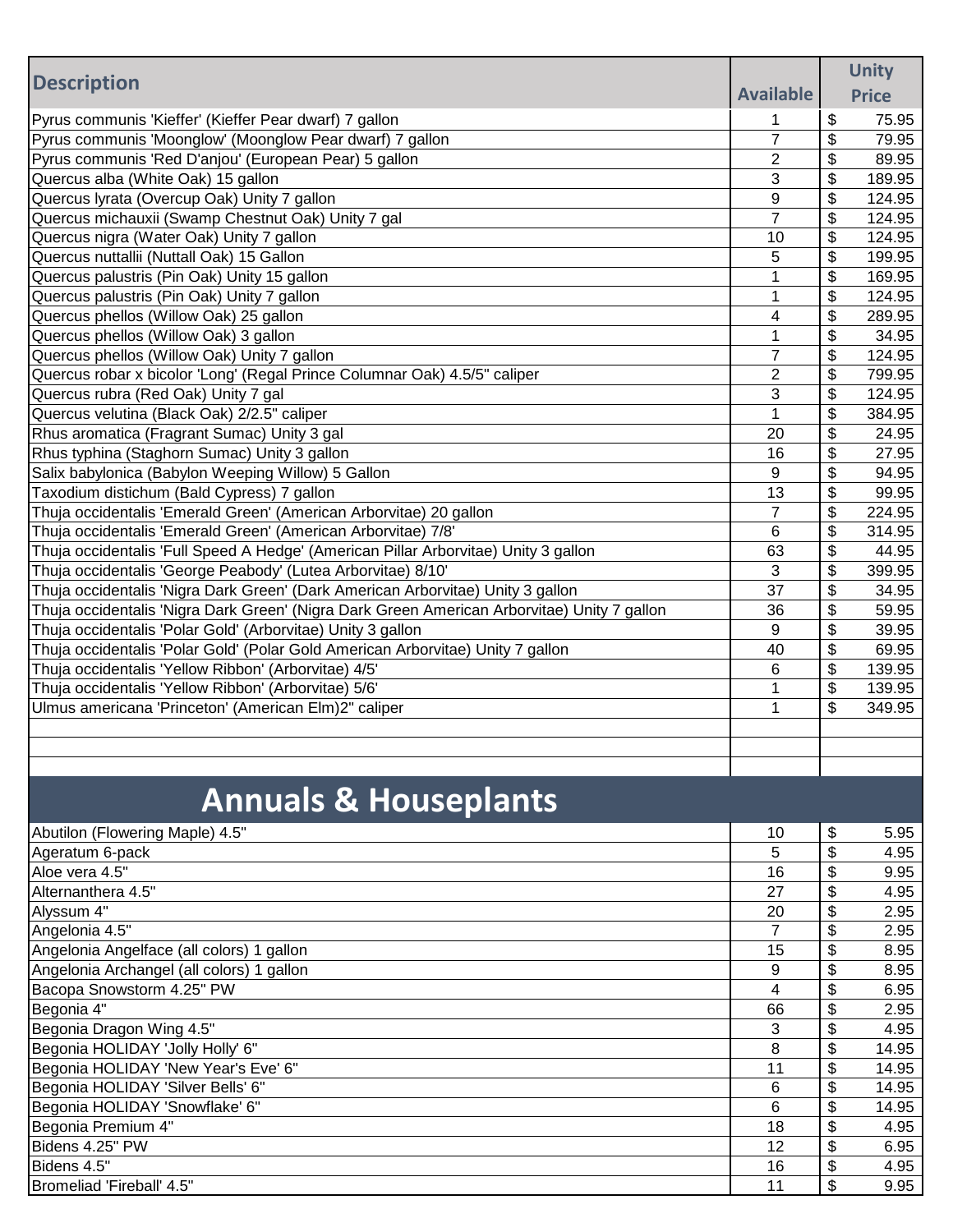|                                                                                               |                  |          | <b>Unity</b>  |
|-----------------------------------------------------------------------------------------------|------------------|----------|---------------|
| <b>Description</b>                                                                            | <b>Available</b> |          | <b>Price</b>  |
| Bromeliad 'Wine & Gold' 6"                                                                    | 5                | \$       | 19.95         |
| Bromeliad 'Zoe' 4.5"                                                                          | 11               | \$       | 9.95          |
| Caladium 4.5"                                                                                 | 55               | \$       | 7.95          |
| Caladium 6"                                                                                   | $\overline{7}$   | \$       | 7.95          |
| Calathea lancifolia (Rattlesnake Plant) 6"                                                    | 3                | \$       | 14.95         |
| Calathea leopardina (Prayer Plant) 6"                                                         | 3                | \$       | 14.95         |
| Calathea makoyana (Peacock Plant) 4.5"                                                        | 11               | \$       | 9.95          |
| Calathea roseopicta 'Medallion' (Prayer Plant) 4.5"                                           | 8                | \$       | 9.95          |
| Calibrachoa 10" HB                                                                            |                  | \$       | 25.95         |
| Calibrachoa 4.5"                                                                              | 21               | \$       | 4.95          |
| Calibrachoa Superbells (all colors) 1 gallon                                                  | 23               | \$       | 8.95          |
| Calibrachoa Superbells 4.25" PW                                                               | 12               | \$       | 6.95          |
| Canna 1 gallon                                                                                | 8                | \$       | 12.95         |
| Canna Lily 2 gallon                                                                           | 8                | \$       | 24.95         |
| Canna 'South Pacific Ivory' (White Canna Lily) 2 gallon                                       | 4                | \$       | 24.95         |
| Canna 'Toucan Coral' (Canna Lily) 1 QT PW                                                     | 1                | \$       | 12.95         |
| Celosia 4"                                                                                    | 23               | \$       | 2.95          |
| Chlorophytum comosum 'Irish' (Spider Plant) 4.5"                                              | 16               | \$       | 9.95          |
| Cleome 4.5"                                                                                   | 22               | \$       | 2.95          |
| Coleus 4"                                                                                     | 41               | \$       | 4.95          |
| Coleus 4.5"                                                                                   | 29               | \$       | 4.95          |
| Coleus 4.5" Square                                                                            | 3                | \$       | 2.95          |
| Coleus 6"                                                                                     | 11               | \$       | 7.95          |
| Coleus ColorBlaze (all colors) 2 gallon                                                       | 21               | \$       | 9.95          |
| Coleus Colorblaze 4.25" PW                                                                    | 10               | \$       | 6.95          |
| Coleus 'Wizard Mix' 4"                                                                        | 7                | \$       | 2.45          |
|                                                                                               | $\overline{7}$   | \$       | 16.95         |
| Colocasia (Elephant Ears) 1 gallon                                                            |                  | \$       | 14.95         |
| Colocasia 'Black Ruffles' (Elephant Ears) 1 gallon                                            | 5<br>9           | \$       |               |
| Colocasia 'Mojito' (Elephant Ears) 6"                                                         | 4                | \$       | 16.95         |
| Colocasia 'Tea Cup' (Elephant Ears) 1 gallon<br>Cordyline fruticosa 'Calypso Queen' 4.5"      | 9                | \$       | 14.95<br>9.95 |
| Cordyline fruticosa 'Jackie' 6"                                                               | 5                |          | 14.95         |
| Cosmos 4.5"                                                                                   | 1                | \$<br>\$ | 2.95          |
|                                                                                               | 2                | \$       | 9.95          |
| Crassula coccinea 'Campfire' 4.5"                                                             |                  | \$       | 6.95          |
| Crassula ovata (Large Jade Plant) 4.5"<br>Crassula pellucida 'Variegata' (Calico Kitten) 4.5" | 8<br>7           | \$       | 9.95          |
| Crassula pellucida 'Variegata' (Calico Kitten) 6"HB                                           | 3                | \$       | 24.95         |
| Croton 'Batik Luna' 4.5"                                                                      | 8                | \$       | 9.95          |
| Cyperus alternifolia (Umbrella Papyrus) 1 gallon                                              | 3                | \$       | 16.95         |
| Cyperus papyrus 'Baby Tut' (Compact Egyptian Papyrus) 1 gallon                                | $\overline{2}$   | \$       | 12.95         |
| Cyperus papyrus 'King Tut' (Egyptian Papyrus) 1 gallon                                        | 6                | \$       | 12.95         |
| Cyperus prolifer 'Cleopatra' (Dwarf Papyrus) 4.5"                                             | 9                | \$       | 4.95          |
| Dahlia (all colors) 4.5"                                                                      | 5                | \$       | 5.95          |
| Dahlia 'Firepot' (Firepot Dahlia) 3 gallon                                                    | 1                | \$       | 29.95         |
| Dahlia 'Venti Tequila Sunrise 6"                                                              | 1                | \$       | 7.95          |
| Dianthus 4"                                                                                   | 24               | \$       | 2.95          |
| Dianthus 4.5"                                                                                 | 54               | \$       | 2.95          |
| Dichondra Silver Falls 4"                                                                     | 7                | \$       | 2.95          |
| Dracaena Spike 4"                                                                             | 13               | \$       | 4.95          |
| Dusty Miller 'Silverdust' 4"                                                                  | 28               | \$       |               |
| Echeveria agavoides 'Black Prince' 4.5"                                                       | 10               | \$       | 2.95<br>9.95  |
| Echeveria 'Perle Von Nurnberg' 4.5"                                                           | $\overline{7}$   | \$       | 9.95          |
| Eucalyptus 4"                                                                                 | 18               | \$       | 2.95          |
|                                                                                               | 10               | \$       | 9.95          |
| Euphorbia (all colors) 1 gallon<br>Euphorbia 4.5"                                             |                  |          |               |
|                                                                                               | 12               | \$       | 5.95          |